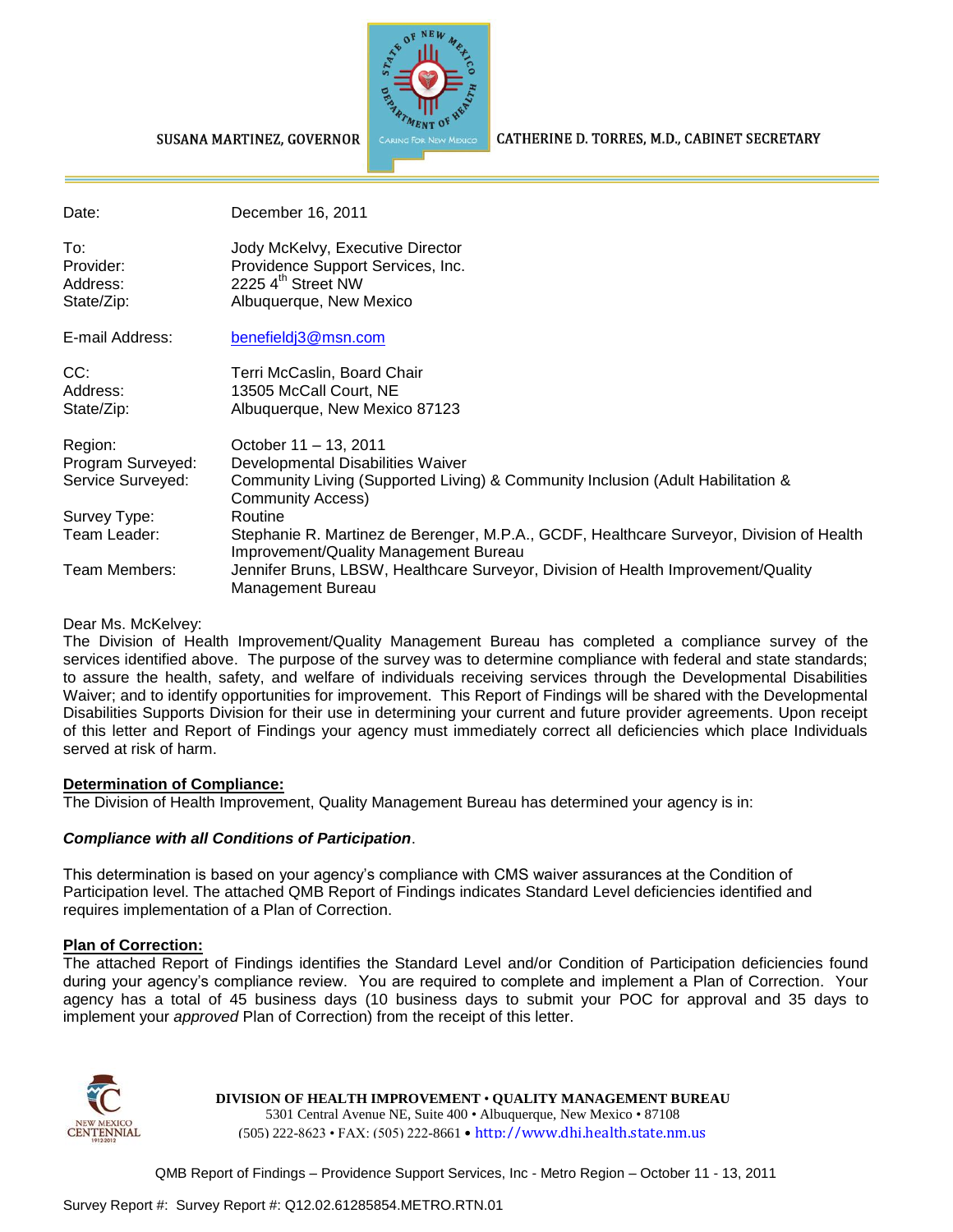### **Submission of your Plan of Correction:**

Please submit your agency's Plan of Correction in the space on the two right columns of the Report of Findings. *(See attachment "A" for additional guidance in completing the Plan of Correction)*.

Within 10 business days of receipt of this letter your agency Plan of Correction must be submitted to the parties below:

#### **1. Quality Management Bureau, Attention: Plan of Correction Coordinator 5301 Central Ave. NE Suite 400 Albuquerque, NM 87108**

### **2. Developmental Disabilities Supports Division Regional Office for region of service surveyed**

Upon notification from QMB that your *Plan of Correction has been approved*, you must implement all remedies and corrective actions to come into compliance. If your Plan of Correction is denied, you must resubmit a revised plan as soon as possible for approval, as your POC approval and all remedies must be completed within 45 business days of the receipt of this letter.

Failure to submit your POC within the allotted 10 business days or complete and implement your Plan of Correction within the total 45 business days allowed may result in the imposition of a \$200 per day Civil Monetary Penalty until it is received, completed and/or implemented.

#### **Request for Informal Reconsideration of Findings (IRF):**

If you disagree with a finding of deficient practice, you have 10 business days upon receipt of this notice to request an IRF. Submit your request for an IRF in writing to:

> QMB Deputy Bureau Chief 5301 Central Ave NE Suite #400 Albuquerque, NM 87108 Attention: IRF request

See Attachment "C" for additional guidance in completing the request for Informal Reconsideration of Findings. The request for an IRF will not delay the implementation of your Plan of Correction which must be completed within 45 total business days (10 business days to submit your POC for approval and 35 days to implement your *approved* Plan of Correction). Providers may not appeal the nature or interpretation of the standard or regulation, the team composition or sampling methodology. If the IRF approves the modification or removal of a finding, you will be advised of any changes.

Please call the Plan of Correction Coordinator at 505-222-8647 if you have questions about the Report of Findings or Plan of Correction. Thank you for your cooperation and for the work you perform.

Sincerely,

Stephanie R. Martinez de Berenger, M.P.A, GCDF

Stephanie R. Martinez de Berenger, M.P.A, GCDF Team Lead/Healthcare Surveyor Division of Health Improvement Quality Management Bureau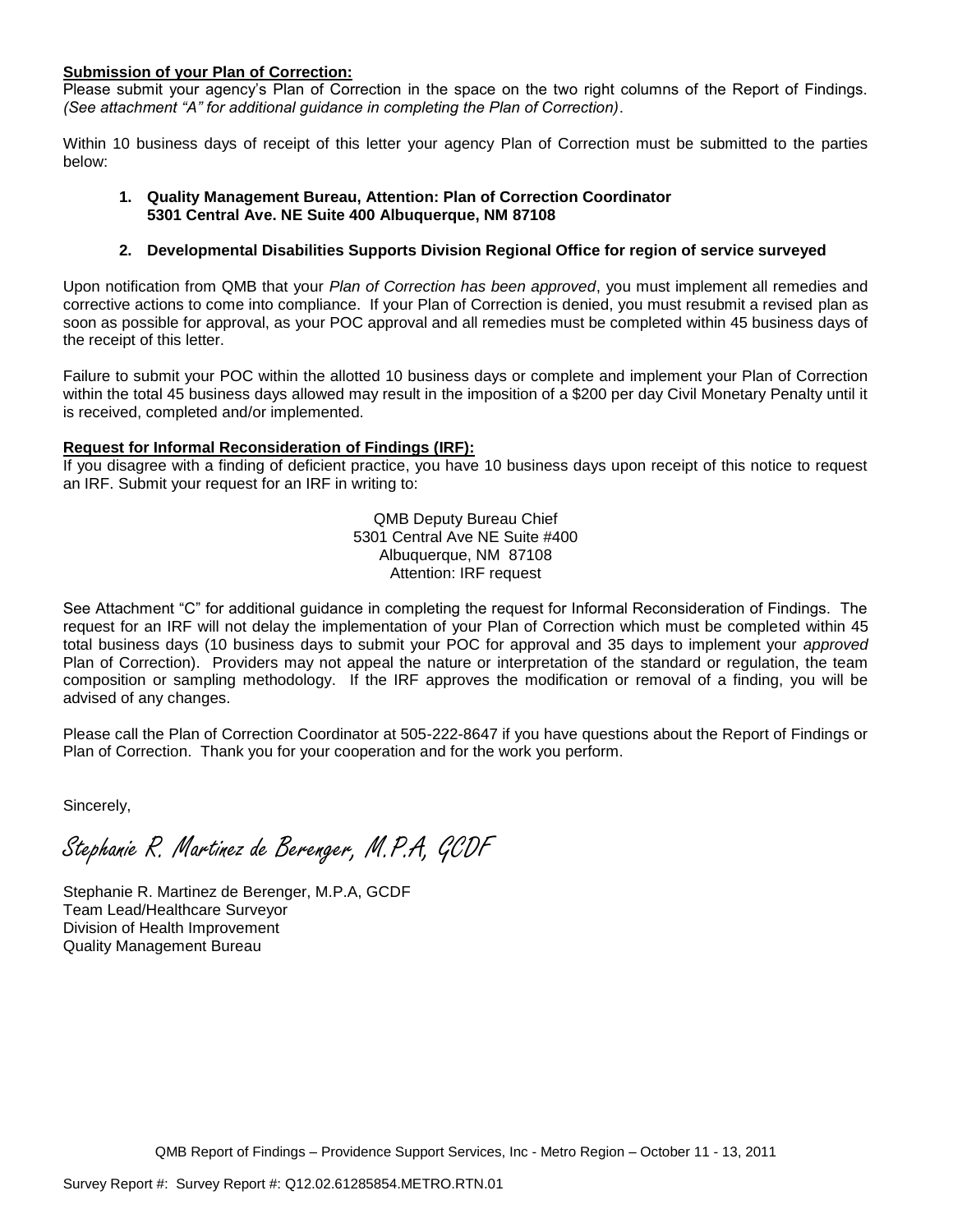| <b>Survey Process Employed:</b>            |                                                                                                                                                                                     |                                                                                                                                                                                                                                     |
|--------------------------------------------|-------------------------------------------------------------------------------------------------------------------------------------------------------------------------------------|-------------------------------------------------------------------------------------------------------------------------------------------------------------------------------------------------------------------------------------|
| <b>Entrance Conference Date:</b>           | October 11, 2011                                                                                                                                                                    |                                                                                                                                                                                                                                     |
| Present:                                   |                                                                                                                                                                                     | <b>Providence Support Services, Inc.</b><br>Jamie Benefield, Owner/Program Director/Service Coordinator<br>Jody McKelvey, Executive Director                                                                                        |
|                                            | <b>DOH/DHI/QMB</b><br>Lead/Healthcare Surveyor                                                                                                                                      | Stephanie R. Martinez de Berenger, M.P.A., GCDF, Team<br>Jennifer Bruns, LBSW, Healthcare Surveyor                                                                                                                                  |
| <b>Exit Conference Date:</b>               | October 13, 2011                                                                                                                                                                    |                                                                                                                                                                                                                                     |
| Present:                                   |                                                                                                                                                                                     | <b>Providence Support Services, Inc.</b><br>Jamie Benefield, Owner/Program Director/Service Coordinator<br>Jody McKelvey, Executive Director<br>Sara Elliott, Quality Assurance Director<br>John McKelvey, Administrative Assistant |
|                                            | <b>DOH/DHI/QMB</b><br>Lead/Healthcare Surveyor                                                                                                                                      | Stephanie R. Martinez de Berenger, M.P.A., GCDF, Team<br>Jennifer Bruns, LBSW, Healthcare Surveyor                                                                                                                                  |
| <b>Total Homes Visited</b>                 | Number:                                                                                                                                                                             | 4                                                                                                                                                                                                                                   |
| <b>Supported Homes Visited</b><br>❖        | Number:                                                                                                                                                                             | 4                                                                                                                                                                                                                                   |
| <b>Administrative Locations Visited</b>    | Number:                                                                                                                                                                             | 1                                                                                                                                                                                                                                   |
| <b>Total Sample Size</b>                   | Number:                                                                                                                                                                             | 5<br>0 - Jackson Class Members<br>5 - Non-Jackson Class Members<br>5 - Supported Living<br>4 - Adult Habilitation<br>1 - Community Access                                                                                           |
| Persons Served Interviewed                 | Number:                                                                                                                                                                             | 5                                                                                                                                                                                                                                   |
| Person Served Records Reviewed             | Number:                                                                                                                                                                             | 5                                                                                                                                                                                                                                   |
| Direct Service Professionals Interviewed   | Number:                                                                                                                                                                             | 5                                                                                                                                                                                                                                   |
| Direct Service Professionals Record Review | Number:                                                                                                                                                                             | 28                                                                                                                                                                                                                                  |
| <b>Service Coordinator Record Review</b>   | Number:                                                                                                                                                                             | 1                                                                                                                                                                                                                                   |
| <b>Administrative Files Reviewed</b>       | <b>Billing Records</b><br><b>Medical Records</b><br>$\bullet$<br>$\bullet$<br><b>Personnel Files</b><br>$\bullet$<br><b>Training Records</b><br>$\bullet$<br>$\bullet$<br>$\bullet$ | <b>Incident Management Records</b><br>Agency Policy and Procedure<br><b>Caregiver Criminal History Screening Records</b><br><b>Employee Abuse Registry</b>                                                                          |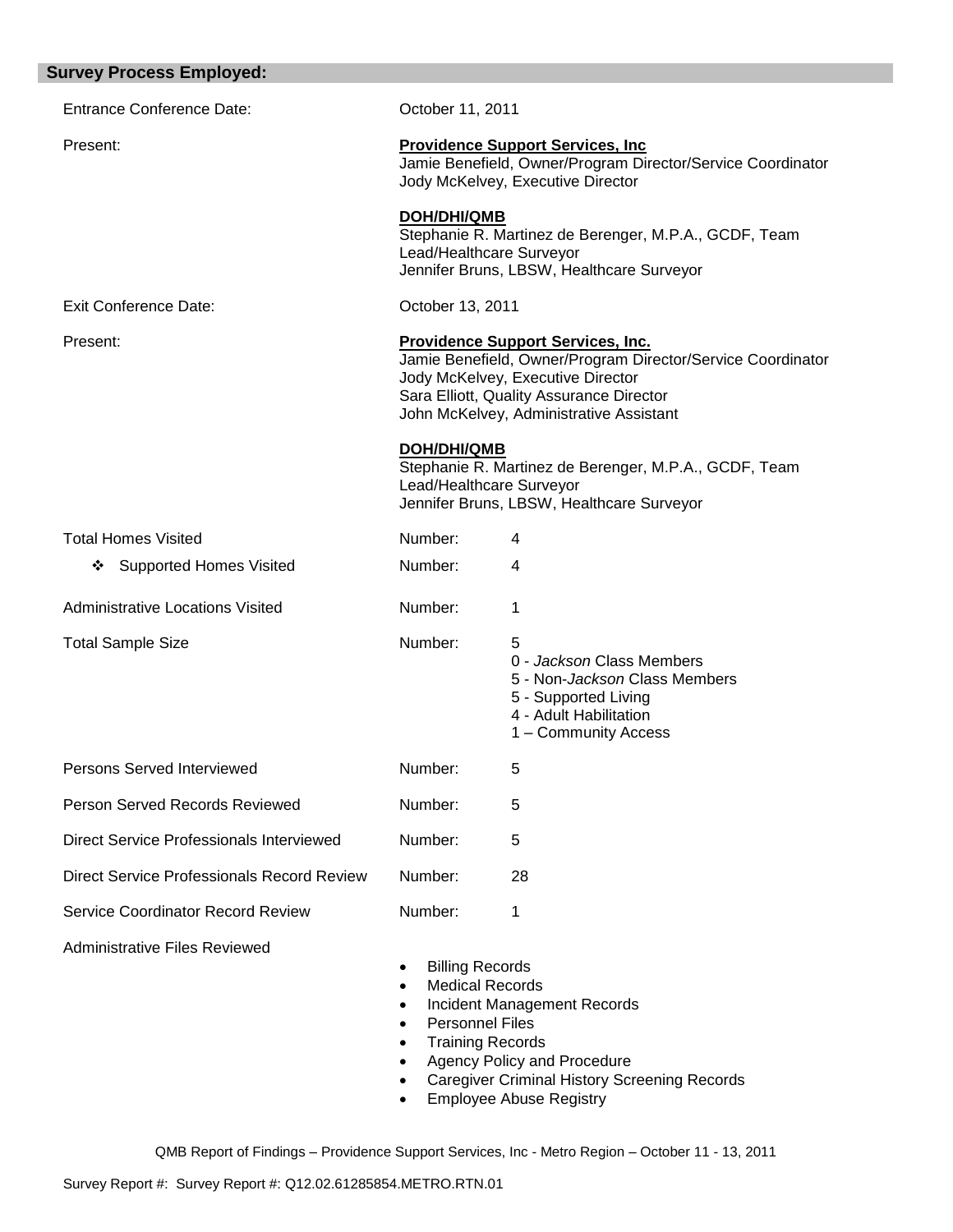- Human Rights Notes and/or Meeting Minutes
- **•** Evacuation Drills
- Quality Assurance / Improvement Plan
- CC: Distribution List: DOH Division of Health Improvement
	- DOH Developmental Disabilities Supports Division
	- DOH Office of Internal Audit
	- HSD Medical Assistance Division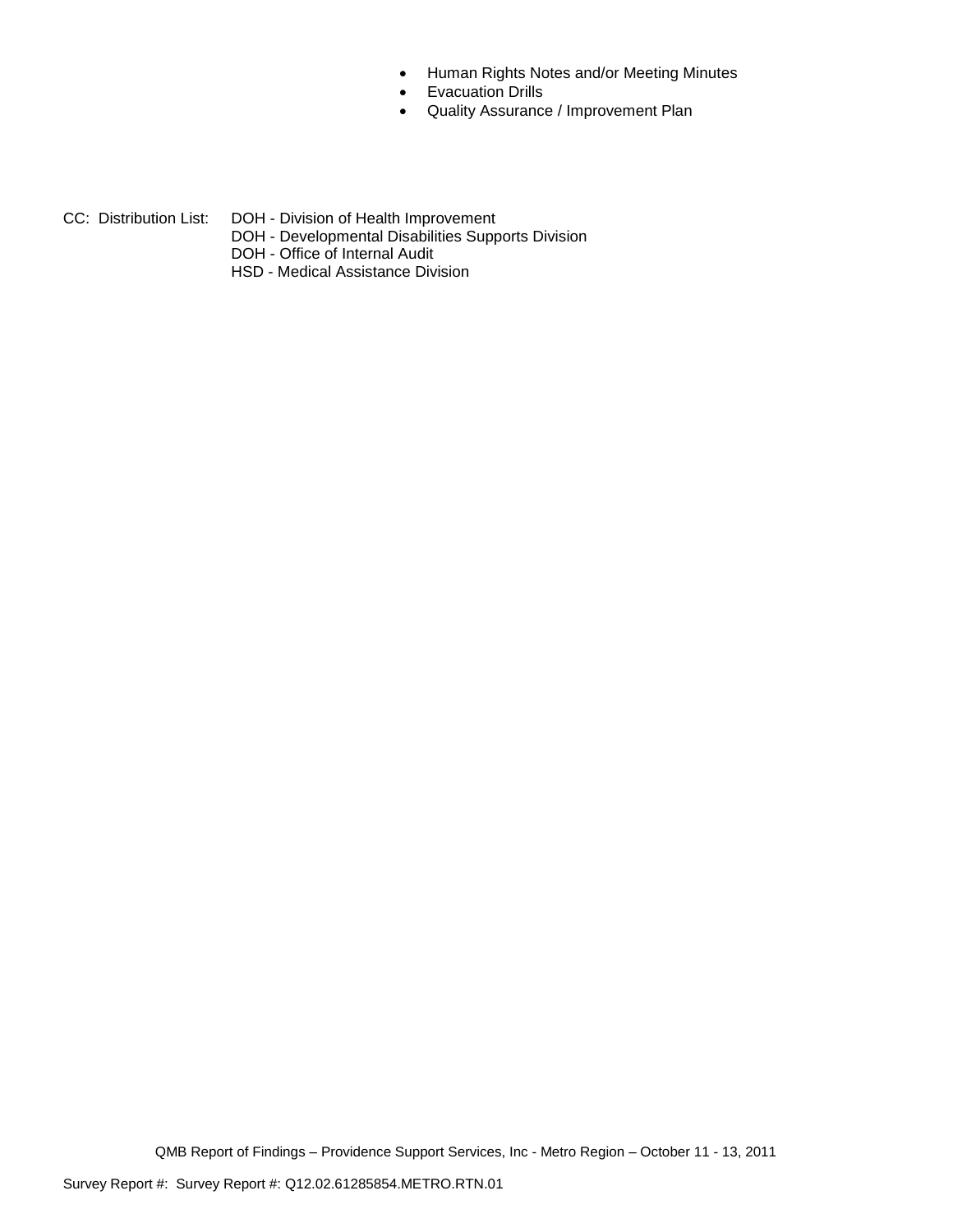# **Attachment A**

# **Provider Instructions for Completing the QMB Plan of Correction (POC) Process**

## *Introduction:*

After a QMB Compliance Survey, your QMB Report of Findings will be sent to you via e-mail.

Each provider must develop and implement a Plan of Correction (POC) that identifies specific quality assurance and quality improvement activities the agency will implement to correct deficiencies and prevent continued non compliance.

Agencies must submit their Plan of Correction within 10 business days from the date you receive the QMB Report of Findings. (Providers who do not submit a POC within 10 business days will be referred to the Internal Review Committee [IRC] for possible actions or sanctions).

Agencies must fully implement their approved Plan of Correction within 45 business days (10 business days to submit your POC for approval and 35 days to implement your approved Plan of Correction) from the date they receive the QMB Report of Findings. (Providers who fail to complete a POC within the 45 business days allowed shall be referred to the IRC for possible actions or sanctions.)

If you have questions about the Plan of Correction process, call the QMB Plan of Correction Coordinator at 505-222-8647 or email at George. Perrault@state.nm.us. Requests for technical assistance must be requested through your DDSD Regional Office.

The POC process cannot resolve disputes regarding findings. If you wish to dispute a finding on the official Report of Findings, you must file an Informal Reconsideration of Findings (IRF) request within ten (10) business days of receiving your report. Please note that you must still submit a POC for findings that are in question (see Attachment "C").

## *Instructions for Completing Agency POC:*

## *Required Content*

Your Plan of Correction should provide a step-by-step description of the methods to correct each deficient practice to prevent recurrence and information that ensures the regulation cited is in compliance. The remedies noted in your POC are expected to be added to your Agency's required, annual Quality Assurance Plan.

If a deficiency has already been corrected, the plan should state how it was corrected, the completion date (date the correction was accomplished), and how possible recurrence of the deficiency will be prevented.

The Plan of Correction must address the required six CMS core elements to address *each deficiency* of the POC:

- 1. How the specific and realistic corrective action will be accomplished for individuals found to have been affected by the deficient practice.
- 2. How the agency will identify other individuals who have the potential to be affected by the same deficient practice, and how the agency will act to protect individuals in similar situations.
- 3. What QA measures will be put into place or systemic changes made to ensure that the deficient practice will not recur
- 4. Indicate how the agency plans to monitor its performance to make sure that solutions are sustained. The agency must develop a QA plan for ensuring that correction is achieved and sustained. This QA plan must be implemented, and the corrective action evaluated for its effectiveness. The plan of correction is integrated into the agency quality assurance system; and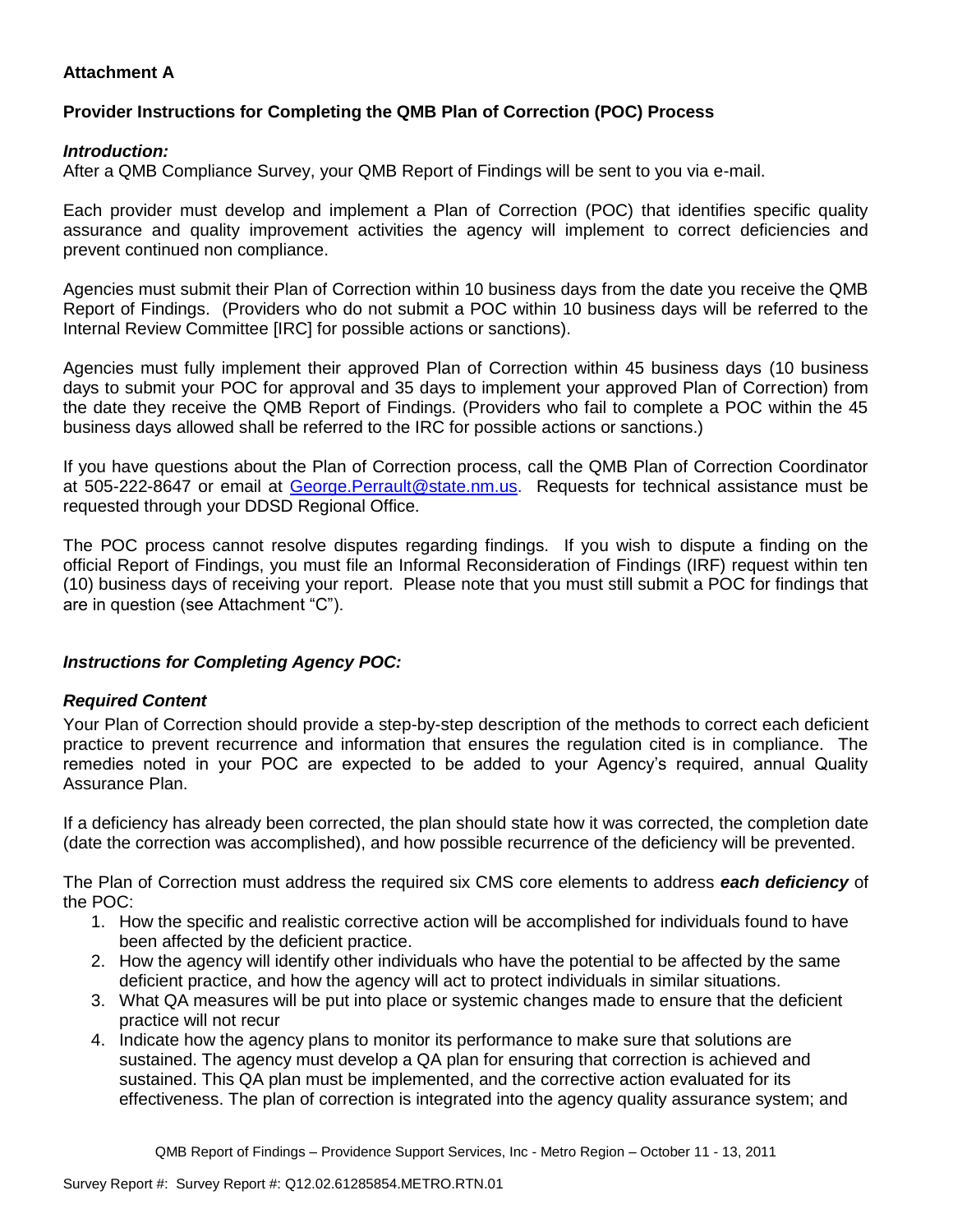- 5. Include dates when corrective action will be completed. The corrective action completion dates must be acceptable to the State.
- 6. The POC must be signed and dated by the agency director or other authorized official.

The following details should be considered when developing your POC:

- Details about how and when Consumer, Personnel and Residential files are audited by Agency personnel to ensure they contain required documents;
- Information about how Medication Administration Records are reviewed to verify they contain all required information before they are distributed, as they are being used, and after they are completed;
- Your processes for ensuring that all staff are trained in Core Competencies, Incident Reporting, and Individual-Specific service requirements, etc;
- How accuracy in Billing documentation is assured;
- How health, safety is assured;
- For Case Management Providers, how ISPs are reviewed to verify they meet requirements, how the timeliness of LOC packet submissions and consumer visits are tracked;
- Your process for gathering, analyzing and responding to Quality data; and,
- Details about Quality Targets in various areas, current status, analyses about why targets were not met, and remedies implemented.

*Note:* **Instruction or in-service of staff alone may not be a sufficient plan of correction.** This is a good first step toward correction, but additional steps should be taken to ensure the deficiency is corrected and will not recur.

## *Completion Dates*

- The plan of correction must include a **completion date** (entered in the far right-hand column) for each finding. Be sure the date is **realistic** in the amount of time your Agency will need to correct the deficiency; not to exceed 45 total business days.
- Direct care issues should be corrected immediately and monitored appropriately.
- Some deficiencies may require a staged plan to accomplish total correction.
- Deficiencies requiring replacement of equipment, etc., may require more time to accomplish correction but should show reasonable time frames.

## *Initial Submission of the Plan of Correction Requirements*

- 1. The Plan of Correction must be completed on the official QMB Survey Report of Findings/Plan of Correction Form and received by QMB within ten (10) business days from the date you received the report of findings.
- 2. For questions about the POC process, call the POC Coordinator, George Perrault at 505-222-8647 for assistance.
- 3. For Technical Assistance (TA) in developing or implementing your POC, contact your local DDSD Regional Office.
- 4. Submit your POC to George Perrault, POC Coordinator in any of the following ways:
	- a. Electronically at [George.Perrault@state.nm.us](mailto:George.Perrault@state.nm.us) *(preferred method)*
	- b. Fax to 505-222-8661, or
	- c. Mail to POC Coordinator, 5301 Central Avenue SW, Suite 400, Albuquerque, NM 87108
- 5. Do not submit supporting documentation (evidence of compliance) to QMB until after your POC has been approved by the POC Coordinator.
- 6. QMB will notify you when your POC has been "approve" or "denied."
	- a. During this time, whether your POC is "approved," or "denied," you will have a maximum of 45 business days from the date of receipt of your Report of Findings to correct all survey deficiencies.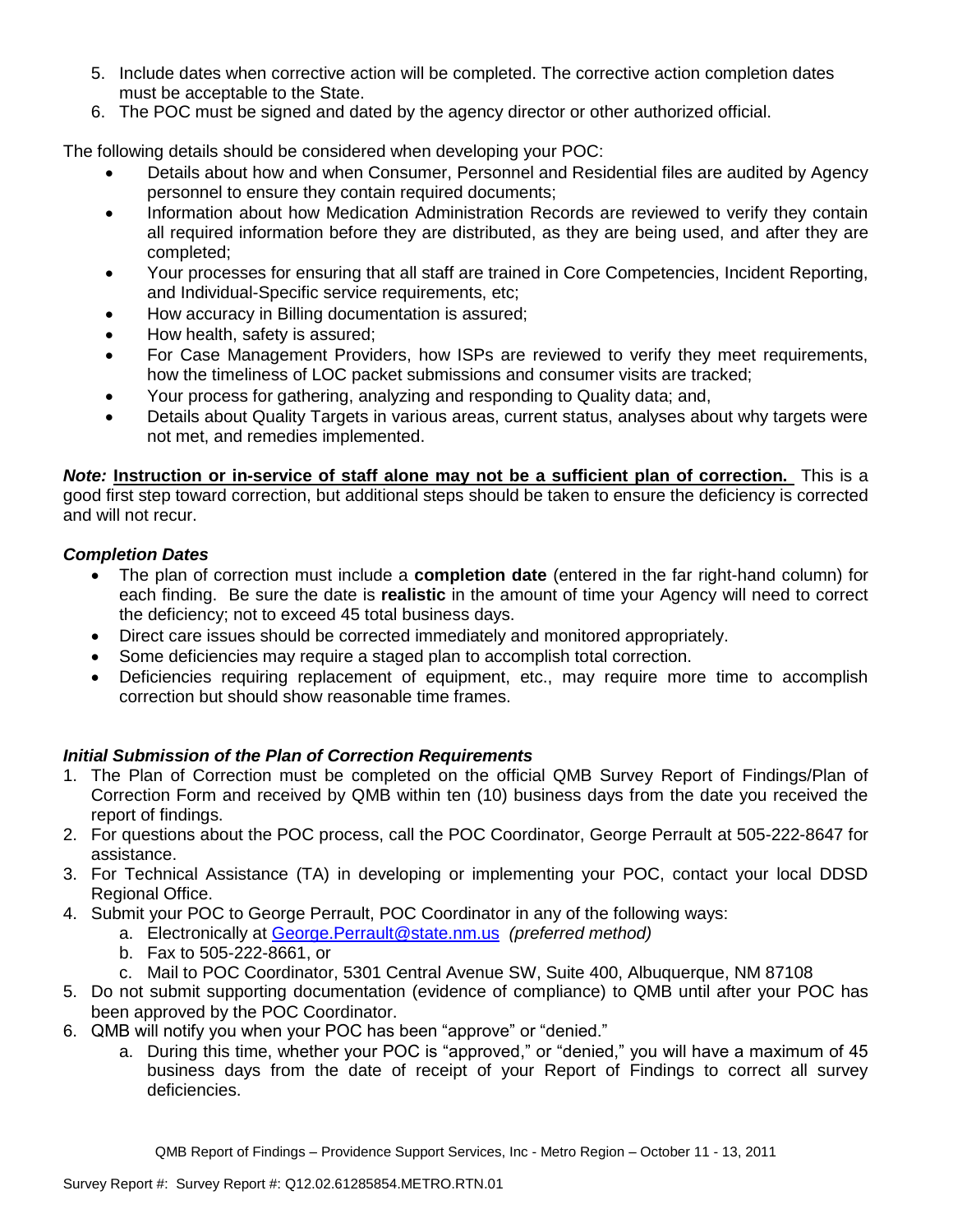- b. If your POC is denied, it must be revised and resubmitted as soon as possible, as the 45 business day limit is in effect.
- c. If your POC is denied a second time your agency may be referred to the Internal Review Committee.
- d. You will receive written confirmation when your POC has been approved by QMB and a final deadline for completion of your POC.
- 7. Failure to submit your POC within 10 business days without prior approval of an extension by QMB will result in a referral to the Internal Review Committee and the possible implementation of monetary penalties and/or sanctions.

## *POC Document Submission Requirements*

Once your POC has been approved by the QMB Plan of Correction Coordinator you must submit copies of documents as evidence that all deficiencies have been corrected, as follows.

- 1. Your internal documents are due within a *maximum* of 45 business days of receipt of your Report of Findings.
- 2. You may submit your documents by postal mail (paper hard copy or on a disc), fax, or electronically (scanned and attached to e-mails).
- 3. All submitted documents *must be annotated*; please be sure the tag numbers and Identification numbers are indicated on each document submitted. Documents which are not annotated with the Tag number and Identification number may not be accepted.
- 4. Do not submit original documents; Please provide copies or scanned electronic files for evidence. Originals must be maintained in the agency file(s) per DDSD Standards.
- 5. In lieu of some documents, you may submit copies of file or home audit forms that clearly indicate cited deficiencies have been corrected, other attestations of correction must be approved by the Plan of Correction Coordinator prior to their submission.
- 6. For billing deficiencies, you must submit:
	- a. Evidence of an internal audit of billing documentation for a sample of individuals and timeframes;
	- b. Copies of "void and adjust" forms submitted to correct all over-billed or unjustified units billed identified during your internal audit.

Revisions, Modifications or Extensions to your Plan of Correction (post QMB approval) must be made in writing and submitted to the Plan of Correction Coordinator at QMB, prior to the due date and are approved on a case-by-case basis. No changes may be made to your POC or the timeframes for implementation without written approval of the POC Coordinator.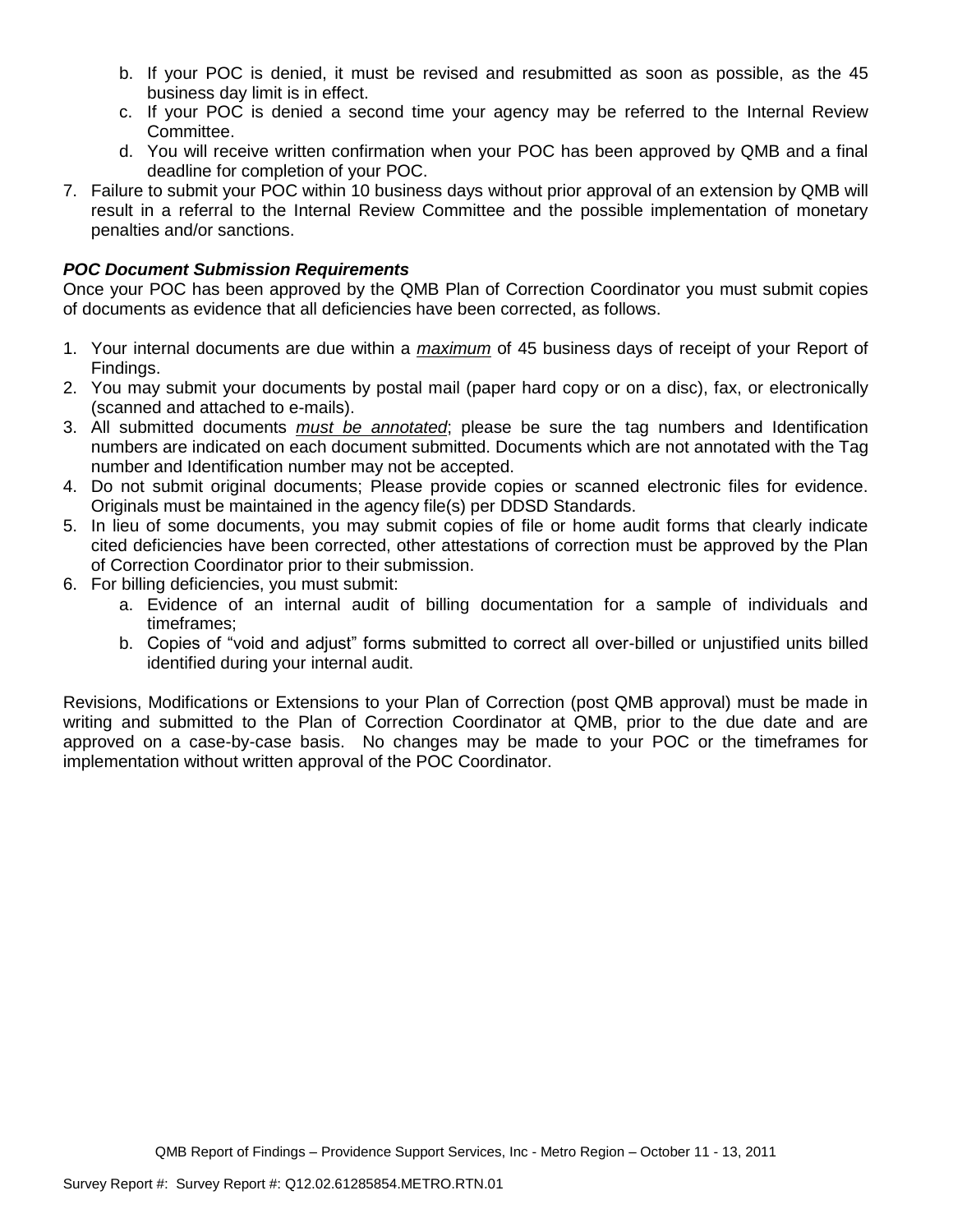## **QMB Determinations of Compliance**

# "Compliance with Conditions of Participation"

The QMB determination of "Compliance with Conditions of Participation," indicates that a provider is in compliance with all 'Conditions of Participation,' (CoP) but may have standard level deficiencies (deficiencies which are not at the condition level) out of compliance. The agency has obtained a level of compliance such that there is a minimal potential for harm to individuals' health and safety. To qualify for a determination of Compliance with Conditions of Participation, the provider must be in compliance with *all* Conditions of Participation.

# "Partial-Compliance with Conditions of Participation"

The QMB determination of "Partial-Compliance with Conditions of Participation" indicates that a provider is out of compliance with one (1) to three (3) 'Conditions of Participation.' This partialcompliance, if not corrected, may result in a serious negative outcome or the potential for more than minimal harm to individuals' health and safety. The Agency may also have standard level deficiencies (deficiencies which are not at the condition level).

Providers receiving a repeat determination of 'Partial-Compliance' for repeat deficiencies of CoPs may be referred by the Quality Management Bureau to the Internal Review Committee (IRC) for consideration of remedies and possible actions.

# "Non-Compliant with Conditions of Participation":

The QMB determination of "Non-Compliance with Conditions of Participation," indicates a provider is significantly out of compliance with Conditions of Participation and/or has:

- Four (4) Conditions of Participation out of compliance.
- Multiple findings of widespread non-compliance with any standard or regulation with a significant potential for more than minimal harm.
- Any finding of actual harm or Immediate Jeopardy.

The Agency may also have standard level deficiencies (deficiencies which are not at the condition level).

Providers receiving a repeat determination of 'Non-Compliance' will be referred by Quality Management Bureau to the Internal Review Committee (IRC) for consideration of remedies and possible actions.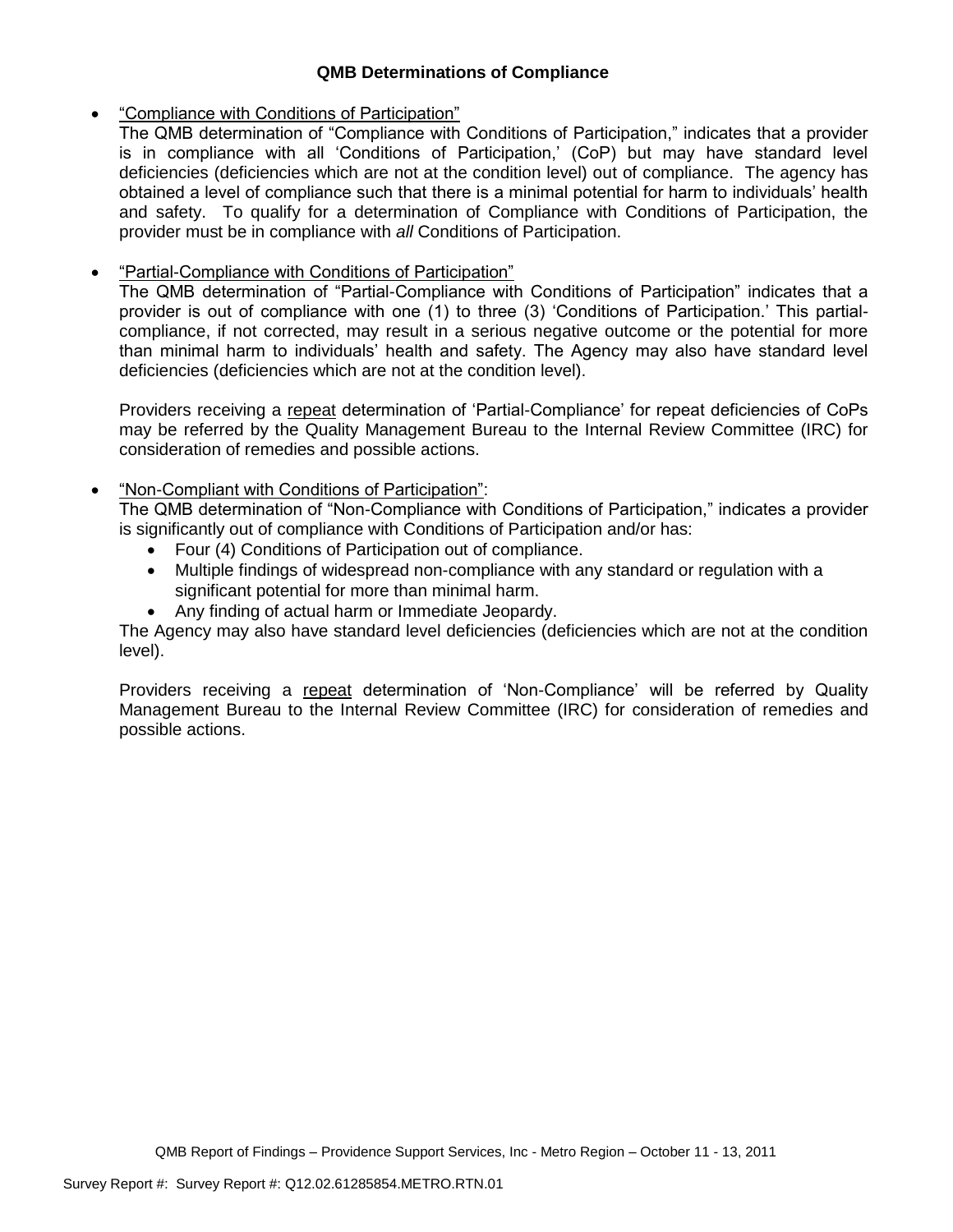## **Guidelines for the Provider Informal Reconsideration of Finding (IRF) Process**

# **Introduction:**

Throughout the QMB Survey process, surveyors are openly communicating with providers. Open communication means surveyors have clarified issues and/or requested missing information before completing the review through the use of the signed/dated "Document Request," or "administrative Needs," etc. forms. Regardless, there may still be instances where the provider disagrees with a specific finding. Providers may use the following process to informally dispute a finding.

# **Instructions:**

- 1. The Informal Reconsideration of the Finding (IRF) request must be in writing to the QMB Deputy Bureau Chief **within 10 business days** of receipt of the final Report of Findings.
- 2. The written request for an IRF *must* be completed on the QMB Request for Informal Reconsideration of Finding form available on the QMB website:<http://dhi.health.state.nm.us/qmb>
- 3. The written request for an IRF must specify in detail the request for reconsideration and why the finding is inaccurate.
- 4. The IRF request must include all supporting documentation or evidence.
- 5. If you have questions about the IRC process, email the IRF Chairperson, Scott Good at [scott.good@state.nm.us](mailto:scott.good@state.nm.us) for assistance.

# **The following limitations apply to the IRF process:**

- The request for an IRF and all supporting evidence must be received within 10 business days.
- Findings based on evidence requested during the survey and not provided may not be subject to reconsideration.
- The supporting documentation must be new evidence not previously reviewed or requested by the survey team.
- Providers must continue to complete their Plan of Correction during the IRF process
- Providers may not request an IRF to challenge the sampling methodology.
- Providers may not request an IRF based on disagreement with the nature of the standard or regulation.
- Providers may not request an IRF to challenge the team composition.
- Providers may not request an IRF to challenge the DHI/QMB determination of compliance or the length of their DDSD provider contract.

A Provider forfeits the right to an IRF if the request is not made within 10 business days of receiving the report and/or does not include all supporting documentation or evidence to show compliance with the standards and regulations.

The IRF Committee will review the request, the Provider will be notified in writing of the ruling; no face-toface meeting will be conducted.

When a Provider requests that a finding be reconsidered, it does not stop or delay the Plan of Correction process. **Providers must continue to complete the Plan of Correction, including the finding in dispute regardless of the IRF status.** If a finding is removed or modified, it will be noted and removed or modified from the Report of Findings. It should be noted that in some cases a Plan of Correction may be completed prior to the IRF process being completed. The provider will be notified in writing on the decisions of the IRF committee.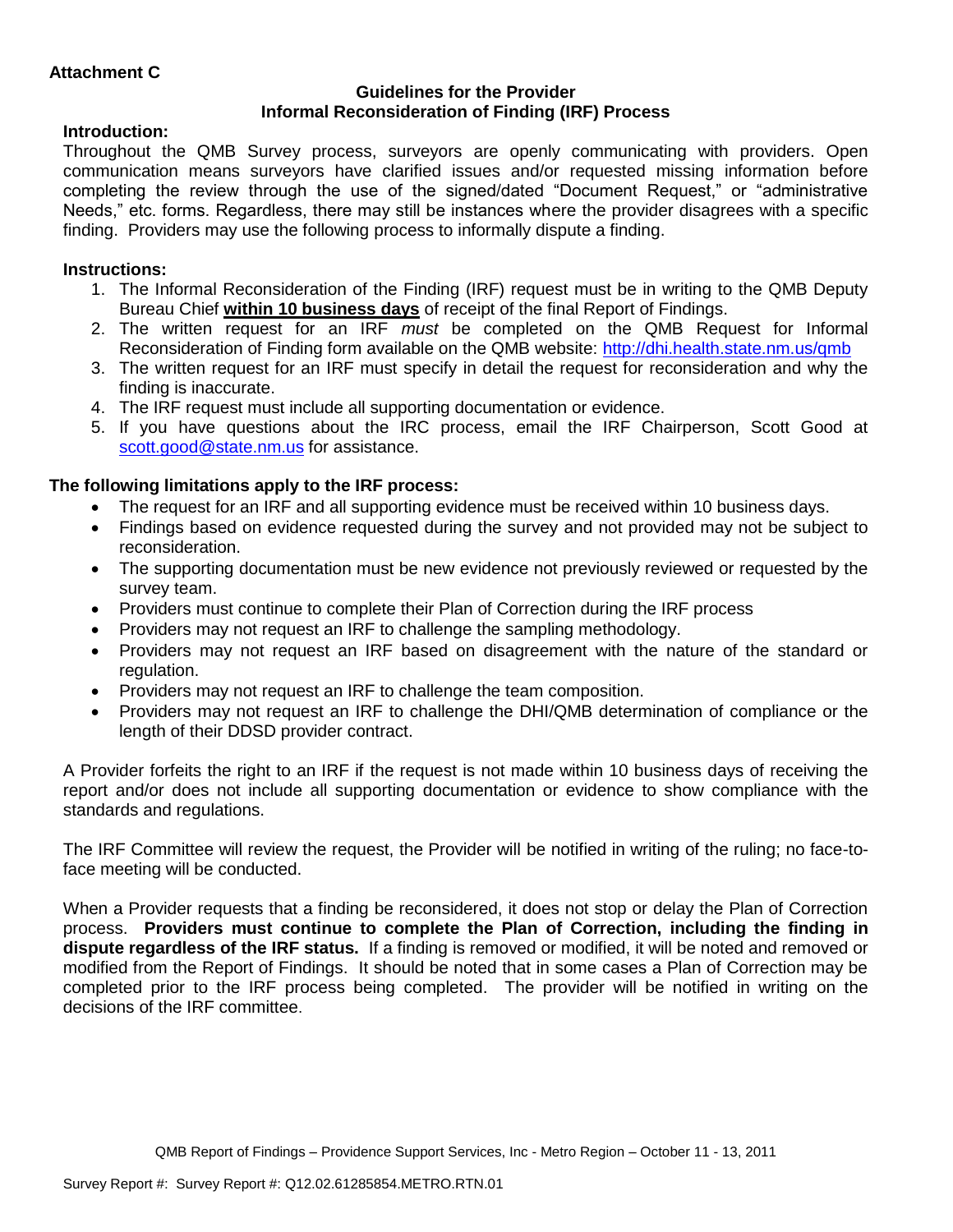| Agency:          | <b>Providence Support Services – Metro Region</b>                                                 |
|------------------|---------------------------------------------------------------------------------------------------|
| Program:         | Developmental Disabilities Waiver                                                                 |
| Service:         | Community Living (Supported Living) & Community Inclusion (Adult Habilitation & Community Access) |
| Monitoring Type: | <b>Routine Survey</b>                                                                             |
| Date of Survey:  | October 11 – 13, 2011                                                                             |

| <b>Standard of Care</b>                                                                                                                                                                                                                                                                                                                                                                                                                                                                                                                                                                                                                                                                                                                                                                                                                                                                                                                                                                                    | <b>Deficiencies</b>                                                                                                                                                                                                                 | <b>Agency Plan of Correction, On-going</b><br><b>QA/QI &amp; Responsible Party</b>                                                                                                                                     | <b>Date</b><br><b>Due</b> |
|------------------------------------------------------------------------------------------------------------------------------------------------------------------------------------------------------------------------------------------------------------------------------------------------------------------------------------------------------------------------------------------------------------------------------------------------------------------------------------------------------------------------------------------------------------------------------------------------------------------------------------------------------------------------------------------------------------------------------------------------------------------------------------------------------------------------------------------------------------------------------------------------------------------------------------------------------------------------------------------------------------|-------------------------------------------------------------------------------------------------------------------------------------------------------------------------------------------------------------------------------------|------------------------------------------------------------------------------------------------------------------------------------------------------------------------------------------------------------------------|---------------------------|
|                                                                                                                                                                                                                                                                                                                                                                                                                                                                                                                                                                                                                                                                                                                                                                                                                                                                                                                                                                                                            |                                                                                                                                                                                                                                     | <b>CMS Assurance – Service Plans: ISP Implementation –</b> Services are delivered in accordance with the service plan, including type,                                                                                 |                           |
| scope, amount, duration and frequency specified in the service plan.                                                                                                                                                                                                                                                                                                                                                                                                                                                                                                                                                                                                                                                                                                                                                                                                                                                                                                                                       |                                                                                                                                                                                                                                     |                                                                                                                                                                                                                        |                           |
| Tag # 6L14 Residential Case File                                                                                                                                                                                                                                                                                                                                                                                                                                                                                                                                                                                                                                                                                                                                                                                                                                                                                                                                                                           | <b>Standard Level Deficiency</b>                                                                                                                                                                                                    |                                                                                                                                                                                                                        |                           |
| Developmental Disabilities (DD) Waiver Service<br>Standards effective 4/1/2007<br><b>CHAPTER 6. VIII. COMMUNITY LIVING</b><br><b>SERVICE PROVIDER AGENCY</b><br><b>REQUIREMENTS</b>                                                                                                                                                                                                                                                                                                                                                                                                                                                                                                                                                                                                                                                                                                                                                                                                                        | Based on record review, the Agency failed to<br>maintain a complete and confidential case file in<br>the residence for 1 of 5 Individuals receiving<br>Supported Living Services.<br>The following was not found, incomplete and/or |                                                                                                                                                                                                                        |                           |
| A. Residence Case File: For individuals<br>receiving Supported Living or Family Living, the<br>Agency shall maintain in the individual's home a<br>complete and current confidential case file for<br>each individual. For individuals receiving<br>Independent Living Services, rather than<br>maintaining this file at the individual's home, the<br>complete and current confidential case file for<br>each individual shall be maintained at the<br>agency's administrative site. Each file shall<br>include the following:<br>(1) Complete and current ISP and all<br>supplemental plans specific to the individual;<br>(2) Complete and current Health Assessment<br>Tool:<br>(3) Current emergency contact information,<br>which includes the individual's address,<br>telephone number, names and telephone<br>numbers of residential Community Living<br>Support providers, relatives, or guardian or<br>conservator, primary care physician's name(s)<br>and telephone number(s), pharmacy name, | not current:<br>• Annual ISP $(#1)$                                                                                                                                                                                                 | Provider:<br>In addition to stating the Plan of Correction for<br>these findings, also please provide your<br>evidence of on-going Quality Assurance /<br>Quality Improvement specific to this tag below<br>this line. |                           |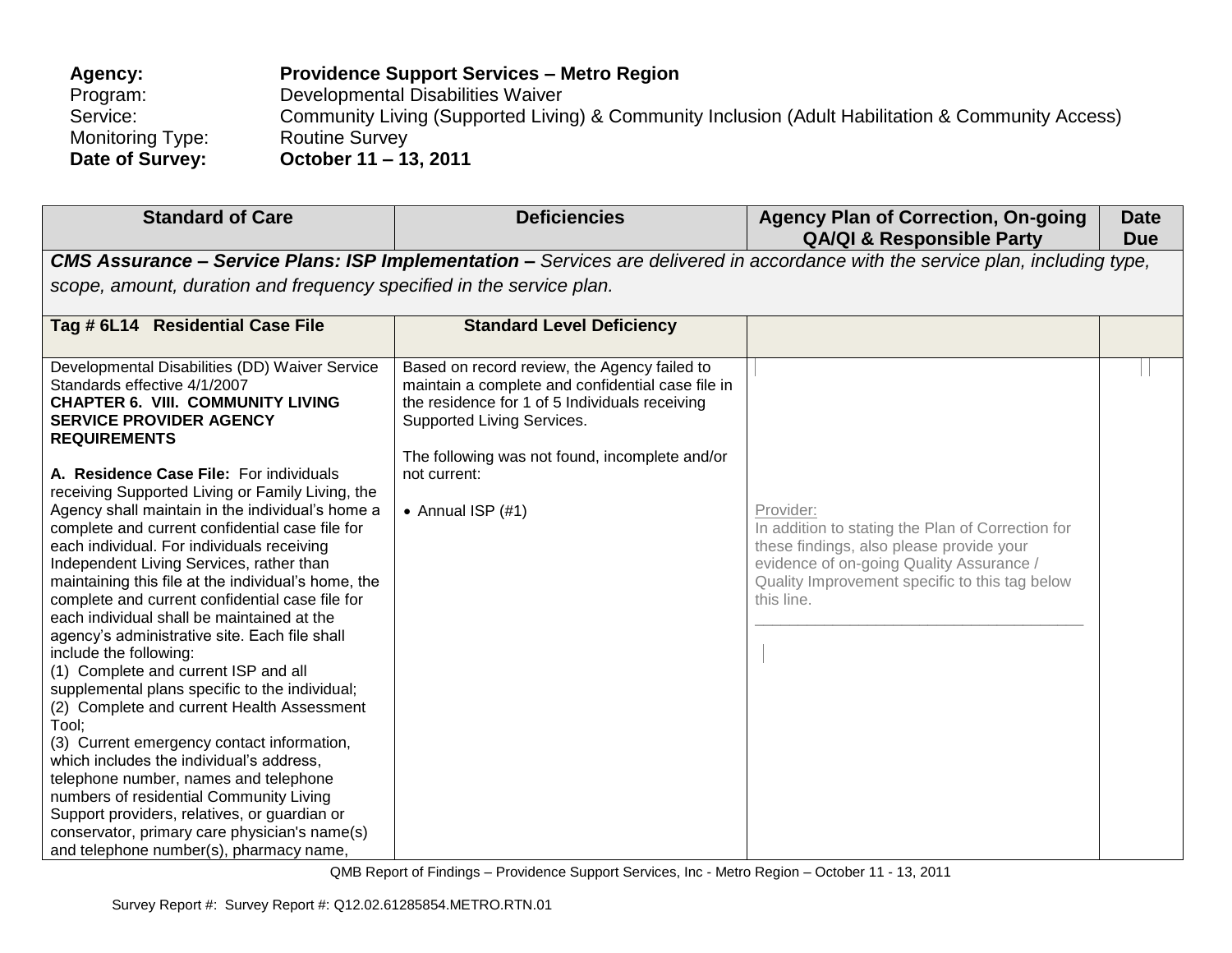| address and telephone number and dentist<br>name, address and telephone number, and<br>health plan;                                                                                                                                                                                           |  |  |
|-----------------------------------------------------------------------------------------------------------------------------------------------------------------------------------------------------------------------------------------------------------------------------------------------|--|--|
| (4) Up-to-date progress notes, signed and<br>dated by the person making the note for at least<br>the past month (older notes may be transferred<br>to the agency office);                                                                                                                     |  |  |
| (5) Data collected to document ISP Action Plan<br>implementation                                                                                                                                                                                                                              |  |  |
| (6) Progress notes written by direct care staff<br>and by nurses regarding individual health status<br>and physical conditions including action taken in<br>response to identified changes in condition for at<br>least the past month;<br>(7) Physician's or qualified health care providers |  |  |
| written orders;                                                                                                                                                                                                                                                                               |  |  |
| (8) Progress notes documenting implementation<br>of a physician's or qualified health care<br>provider's order(s);                                                                                                                                                                            |  |  |
| (9) Medication Administration Record (MAR) for                                                                                                                                                                                                                                                |  |  |
| the past three (3) months which includes:                                                                                                                                                                                                                                                     |  |  |
| (a) The name of the individual;                                                                                                                                                                                                                                                               |  |  |
| (b) A transcription of the healthcare                                                                                                                                                                                                                                                         |  |  |
| practitioners prescription including the                                                                                                                                                                                                                                                      |  |  |
| brand and generic name of the medication;<br>(c) Diagnosis for which the medication is                                                                                                                                                                                                        |  |  |
| prescribed;                                                                                                                                                                                                                                                                                   |  |  |
| (d) Dosage, frequency and method/route of<br>delivery;                                                                                                                                                                                                                                        |  |  |
| (e) Times and dates of delivery;                                                                                                                                                                                                                                                              |  |  |
| (f) Initials of person administering or assisting<br>with medication; and                                                                                                                                                                                                                     |  |  |
| An explanation of any medication<br>(g)                                                                                                                                                                                                                                                       |  |  |
| irregularity, allergic reaction or adverse                                                                                                                                                                                                                                                    |  |  |
| effect.<br>(h) For PRN medication an explanation for the                                                                                                                                                                                                                                      |  |  |
| use of the PRN must include:                                                                                                                                                                                                                                                                  |  |  |
| Observable signs/symptoms or<br>(i)                                                                                                                                                                                                                                                           |  |  |
| circumstances in which the medication                                                                                                                                                                                                                                                         |  |  |
| is to be used, and                                                                                                                                                                                                                                                                            |  |  |
| Documentation of the<br>(ii)                                                                                                                                                                                                                                                                  |  |  |
| effectiveness/result of the PRN                                                                                                                                                                                                                                                               |  |  |
| delivered.                                                                                                                                                                                                                                                                                    |  |  |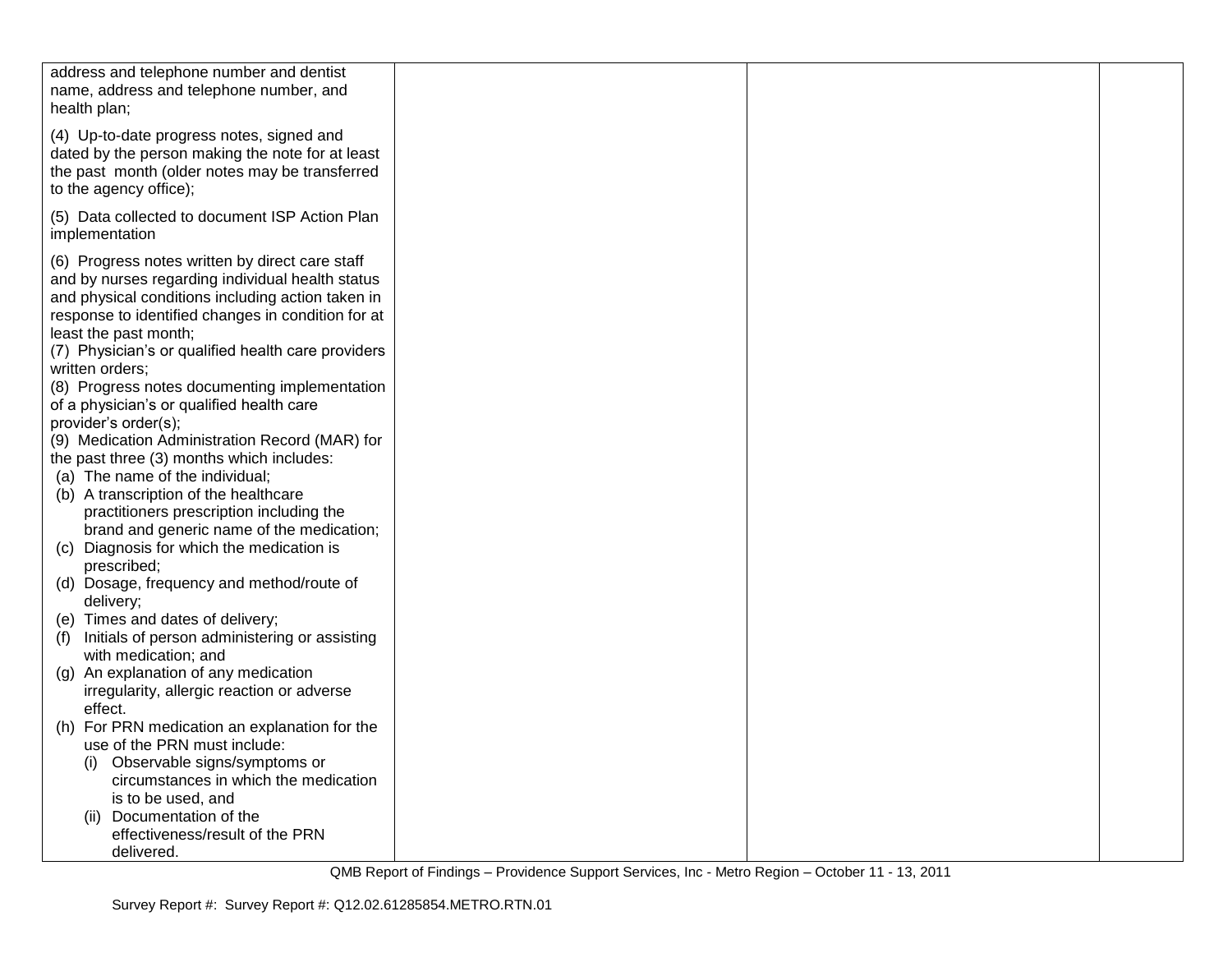| A MAR is not required for individuals<br>(i)       |  |  |
|----------------------------------------------------|--|--|
| participating in Independent Living Services       |  |  |
| who self-administer their own medication.          |  |  |
| However, when medication administration            |  |  |
| is provided as part of the Independent             |  |  |
| Living Service a MAR must be maintained            |  |  |
| at the individual's home and an updated            |  |  |
| copy must be placed in the agency file on a        |  |  |
| weekly basis.                                      |  |  |
| (10) Record of visits to healthcare practitioners  |  |  |
| including any treatment provided at the visit and  |  |  |
| a record of all diagnostic testing for the current |  |  |
| ISP year; and                                      |  |  |
| (11) Medical History to include: demographic       |  |  |
| data, current and past medical diagnoses           |  |  |
| including the cause (if known) of the              |  |  |
| developmental disability and any psychiatric       |  |  |
| diagnosis, allergies (food, environmental,         |  |  |
| medications), status of routine adult health care  |  |  |
| screenings, immunizations, hospital discharge      |  |  |
| summaries for past twelve (12) months, past        |  |  |
| medical history including hospitalizations,        |  |  |
| surgeries, injuries, family history and current    |  |  |
| physical exam.                                     |  |  |
|                                                    |  |  |
|                                                    |  |  |
|                                                    |  |  |
|                                                    |  |  |
|                                                    |  |  |
|                                                    |  |  |
|                                                    |  |  |
|                                                    |  |  |
|                                                    |  |  |
|                                                    |  |  |
|                                                    |  |  |
|                                                    |  |  |
|                                                    |  |  |
|                                                    |  |  |
|                                                    |  |  |
|                                                    |  |  |
|                                                    |  |  |
|                                                    |  |  |
|                                                    |  |  |
|                                                    |  |  |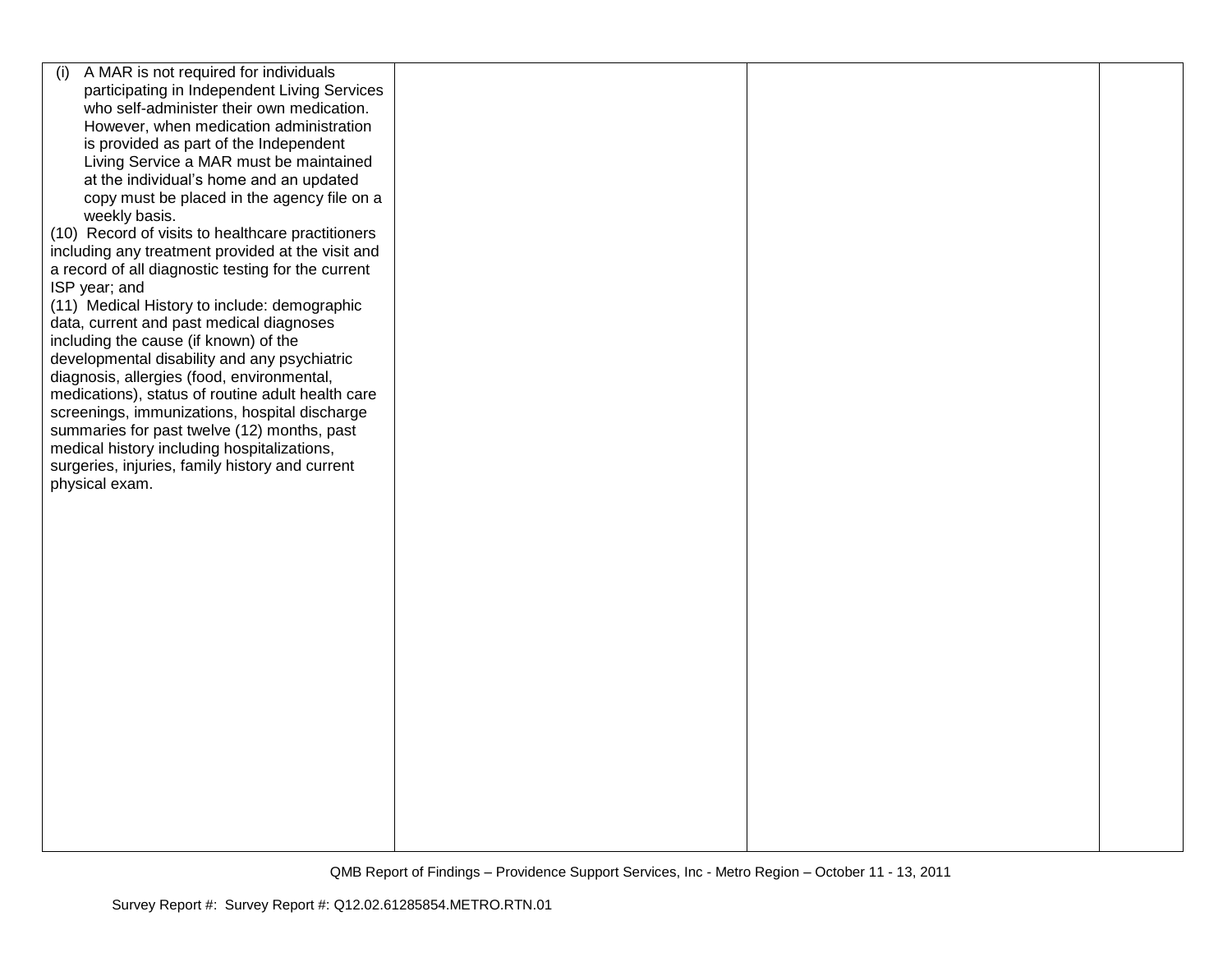| <b>Standard of Care</b>                                                                                                                                                                                                                                                                                                                                                                                                                                                                                                                                                                                                                                                                                                                                                                                                                                                                                                                                                                                                                                                                                                                                                                                                                                                                                                                                                                                                                                                                                                                   | <b>Deficiencies</b>                                                                                                                                                                                                                                                                                                                                                                                                        | <b>Agency Plan of Correction, On-going</b><br><b>QA/QI &amp; Responsible Party</b>                                                                                                                                           | <b>Date</b><br><b>Due</b> |  |  |  |
|-------------------------------------------------------------------------------------------------------------------------------------------------------------------------------------------------------------------------------------------------------------------------------------------------------------------------------------------------------------------------------------------------------------------------------------------------------------------------------------------------------------------------------------------------------------------------------------------------------------------------------------------------------------------------------------------------------------------------------------------------------------------------------------------------------------------------------------------------------------------------------------------------------------------------------------------------------------------------------------------------------------------------------------------------------------------------------------------------------------------------------------------------------------------------------------------------------------------------------------------------------------------------------------------------------------------------------------------------------------------------------------------------------------------------------------------------------------------------------------------------------------------------------------------|----------------------------------------------------------------------------------------------------------------------------------------------------------------------------------------------------------------------------------------------------------------------------------------------------------------------------------------------------------------------------------------------------------------------------|------------------------------------------------------------------------------------------------------------------------------------------------------------------------------------------------------------------------------|---------------------------|--|--|--|
| CMS Assurance - Qualified Providers - The State monitors non-licensed/non-certified providers to assure adherence to waiver<br>requirements. The State implements its policies and procedures for verifying that provider training is conducted in accordance with State<br>requirements and the approved waiver.                                                                                                                                                                                                                                                                                                                                                                                                                                                                                                                                                                                                                                                                                                                                                                                                                                                                                                                                                                                                                                                                                                                                                                                                                         |                                                                                                                                                                                                                                                                                                                                                                                                                            |                                                                                                                                                                                                                              |                           |  |  |  |
| Tag #1A20 Direct Support Personnel<br><b>Training</b>                                                                                                                                                                                                                                                                                                                                                                                                                                                                                                                                                                                                                                                                                                                                                                                                                                                                                                                                                                                                                                                                                                                                                                                                                                                                                                                                                                                                                                                                                     | <b>Standard Level Deficiency</b>                                                                                                                                                                                                                                                                                                                                                                                           |                                                                                                                                                                                                                              |                           |  |  |  |
| Developmental Disabilities (DD) Waiver Service<br>Standards effective 4/1/2007<br><b>CHAPTER 1 IV. GENERAL REQUIREMENTS</b><br>FOR PROVIDER AGENCY SERVICE<br>PERSONNEL: The objective of this section is to<br>establish personnel standards for DD Medicaid<br>Waiver Provider Agencies for the following<br>services: Community Living Supports,<br>Community Inclusion Services, Respite,<br>Substitute Care and Personal Support<br>Companion Services. These standards apply to<br>all personnel who provide services, whether<br>directly employed or subcontracting with the<br>Provider Agency. Additional personnel<br>requirements and qualifications may be<br>applicable for specific service standards.<br>C. Orientation and Training Requirements:<br>Orientation and training for direct support staff<br>and his or her supervisors shall comply with the<br>DDSD/DOH Policy Governing the Training<br>Requirements for Direct Support Staff and<br><b>Internal Service Coordinators Serving</b><br>Individuals with Developmental Disabilities to<br>include the following:<br>Each new employee shall receive<br>(1)<br>appropriate orientation, including but not<br>limited to, all policies relating to fire<br>prevention, accident prevention, incident<br>management and reporting, and<br>emergency procedures; and<br>Individual-specific training for each<br>(2)<br>individual under his or her direct care, as<br>described in the individual service plan,<br>prior to working alone with the individual. | Based on record review, the Agency failed to<br>ensure that Orientation and Training<br>requirements were met for 2 of 28 Direct Service<br>Professionals.<br>Review of Direct Service Professionals training<br>records found no evidence of the following<br>required DOH/DDSD trainings and certification<br>being completed:<br>• Pre- Service (DSP #59)<br>• Participatory Communication & Choice<br>Making (DSP #47) | Provider:<br>In addition to stating the Plan of Correction for<br>these findings above, also please provide your<br>evidence of on-going Quality Assurance /<br>Quality Improvement specific to this tag below<br>this line. |                           |  |  |  |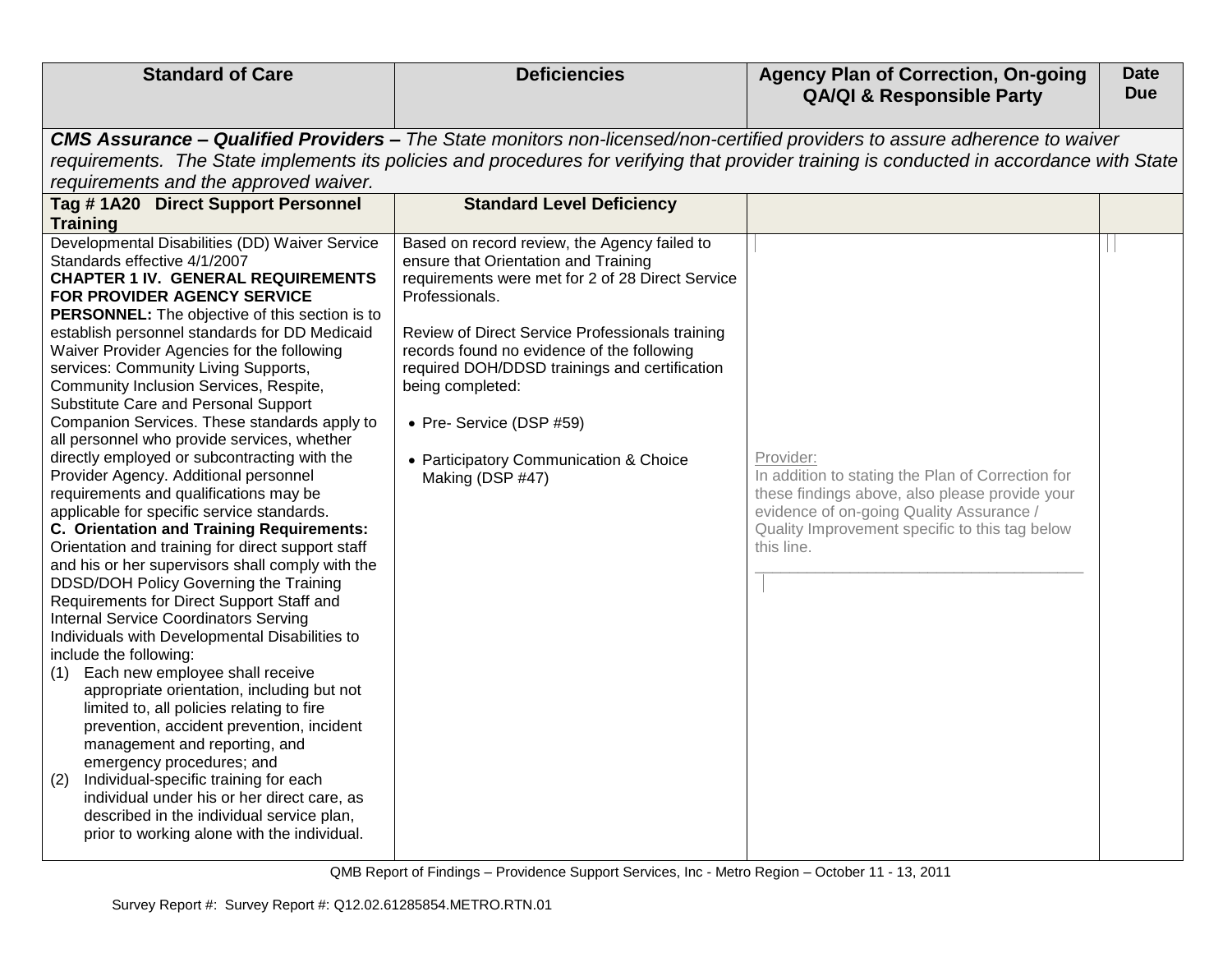| Department of Health (DOH) Developmental             |  |  |
|------------------------------------------------------|--|--|
| <b>Disabilities Supports Division (DDSD) Policy</b>  |  |  |
| - Policy Title: Training Requirements for            |  |  |
| Direct Service Agency Staff Policy - Eff.            |  |  |
| March 1, 2007 - II. POLICY STATEMENTS:               |  |  |
| A. Individuals shall receive services from           |  |  |
| competent and qualified staff.                       |  |  |
| B. Staff shall complete individual-specific          |  |  |
| (formerly known as "Addendum B") training            |  |  |
| requirements in accordance with the                  |  |  |
| specifications described in the individual service   |  |  |
| plan (ISP) of each individual served.                |  |  |
| C. Staff shall complete training on DOH-             |  |  |
| approved incident reporting procedures in            |  |  |
| accordance with 7 NMAC 1.13.                         |  |  |
| D. Staff providing direct services shall complete    |  |  |
| training in universal precautions on an annual       |  |  |
| basis. The training materials shall meet             |  |  |
| Occupational Safety and Health Administration        |  |  |
| (OSHA) requirements.                                 |  |  |
| E. Staff providing direct services shall maintain    |  |  |
| certification in first aid and CPR. The training     |  |  |
| materials shall meet OSHA                            |  |  |
| requirements/guidelines.                             |  |  |
| F. Staff who may be exposed to hazardous             |  |  |
| chemicals shall complete relevant training in        |  |  |
| accordance with OSHA requirements.                   |  |  |
| G. Staff shall be certified in a DDSD-approved       |  |  |
| behavioral intervention system (e.g., Mandt,         |  |  |
| CPI) before using physical restraint techniques.     |  |  |
| Staff members providing direct services shall        |  |  |
| maintain certification in a DDSD-approved            |  |  |
| behavioral intervention system if an individual      |  |  |
| they support has a behavioral crisis plan that       |  |  |
| includes the use of physical restraint techniques.   |  |  |
| H. Staff shall complete and maintain certification   |  |  |
| in a DDSD-approved medication course in              |  |  |
| accordance with the DDSD Medication Delivery         |  |  |
| Policy M-001.                                        |  |  |
| I. Staff providing direct services shall complete    |  |  |
| safety training within the first thirty (30) days of |  |  |
| employment and before working alone with an          |  |  |
| individual receiving service.                        |  |  |
|                                                      |  |  |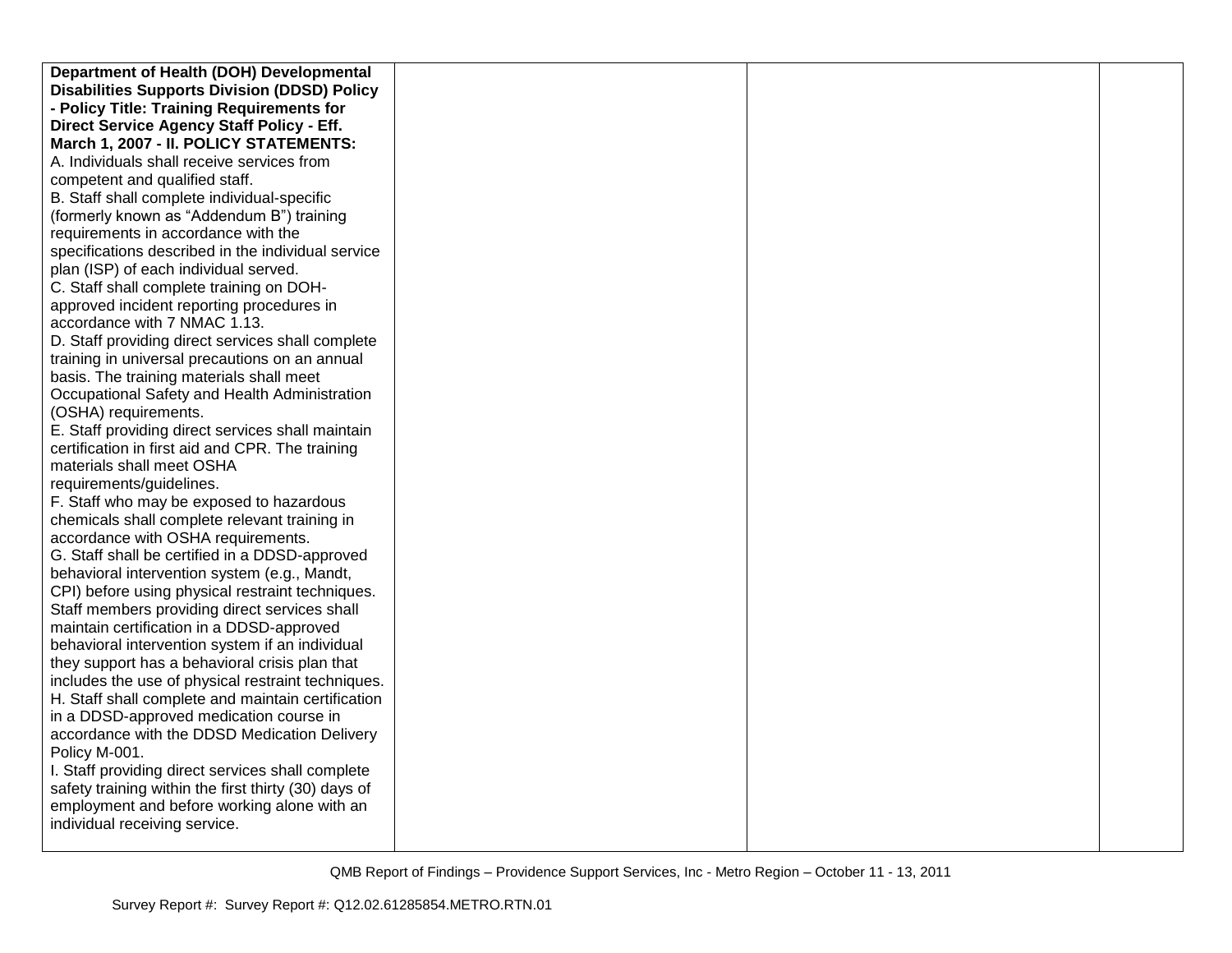| <b>Standard of Care</b>                                                                                                                                                                                                                                                                                                                                                                                                                                                                                                                                                                                                                                                                                                                                                                                                                                                                                                                                                                                                                                                                                                                                                                                                                                                                                                                                                                                                                                                                                          | <b>Deficiencies</b>                                                                                                                                                                                                                                                                                                                                                                                                                                                                                                                                                                                                                                                                                                                                                                                                                                                                                                             | <b>Agency Plan of Correction, On-going</b><br><b>QA/QI &amp; Responsible Party</b>                                                                                                                                           | <b>Date</b><br><b>Due</b> |  |
|------------------------------------------------------------------------------------------------------------------------------------------------------------------------------------------------------------------------------------------------------------------------------------------------------------------------------------------------------------------------------------------------------------------------------------------------------------------------------------------------------------------------------------------------------------------------------------------------------------------------------------------------------------------------------------------------------------------------------------------------------------------------------------------------------------------------------------------------------------------------------------------------------------------------------------------------------------------------------------------------------------------------------------------------------------------------------------------------------------------------------------------------------------------------------------------------------------------------------------------------------------------------------------------------------------------------------------------------------------------------------------------------------------------------------------------------------------------------------------------------------------------|---------------------------------------------------------------------------------------------------------------------------------------------------------------------------------------------------------------------------------------------------------------------------------------------------------------------------------------------------------------------------------------------------------------------------------------------------------------------------------------------------------------------------------------------------------------------------------------------------------------------------------------------------------------------------------------------------------------------------------------------------------------------------------------------------------------------------------------------------------------------------------------------------------------------------------|------------------------------------------------------------------------------------------------------------------------------------------------------------------------------------------------------------------------------|---------------------------|--|
| CMS Assurance - Health and Welfare - The state, on an ongoing basis, identifies, addresses and seeks to prevent occurrences of<br>abuse, neglect and exploitation. Individuals shall be afforded their basic human rights. The provider supports individuals to access<br>needed healthcare services in a timely manner.                                                                                                                                                                                                                                                                                                                                                                                                                                                                                                                                                                                                                                                                                                                                                                                                                                                                                                                                                                                                                                                                                                                                                                                         |                                                                                                                                                                                                                                                                                                                                                                                                                                                                                                                                                                                                                                                                                                                                                                                                                                                                                                                                 |                                                                                                                                                                                                                              |                           |  |
| Tag #1A09 Medication Delivery (MAR)<br>- Routine Medication                                                                                                                                                                                                                                                                                                                                                                                                                                                                                                                                                                                                                                                                                                                                                                                                                                                                                                                                                                                                                                                                                                                                                                                                                                                                                                                                                                                                                                                      | <b>Standard Level Deficiency</b>                                                                                                                                                                                                                                                                                                                                                                                                                                                                                                                                                                                                                                                                                                                                                                                                                                                                                                |                                                                                                                                                                                                                              |                           |  |
| Developmental Disabilities (DD) Waiver<br>Service Standards effective 4/1/2007<br><b>CHAPTER 1 II. PROVIDER AGENCY</b><br><b>REQUIREMENTS:</b> The objective of these<br>standards is to establish Provider Agency<br>policy, procedure and reporting requirements<br>for DD Medicaid Waiver program. These<br>requirements apply to all such Provider Agency<br>staff, whether directly employed or<br>subcontracting with the Provider Agency.<br>Additional Provider Agency requirements and<br>personnel qualifications may be applicable for<br>specific service standards.<br>Е.<br><b>Medication Delivery: Provider</b><br>Agencies that provide Community Living,<br>Community Inclusion or Private Duty Nursing<br>services shall have written policies and<br>procedures regarding medication(s) delivery<br>and tracking and reporting of medication errors<br>in accordance with DDSD Medication<br>Assessment and Delivery Policy and<br>Procedures, the Board of Nursing Rules and<br>Board of Pharmacy standards and regulations.<br>(2) When required by the DDSD Medication<br>Assessment and Delivery Policy, Medication<br>Administration Records (MAR) shall be<br>maintained and include:<br>(a) The name of the individual, a<br>transcription of the physician's written or<br>licensed health care provider's<br>prescription including the brand and<br>generic name of the medication,<br>diagnosis for which the medication is<br>prescribed;<br>(b) Prescribed dosage, frequency and | Medication Administration Records (MAR) were<br>reviewed for the months of June, July, August &<br>October 2011.<br>Based on record review, 2 of 5 individuals had<br>Medication Administration Records, which<br>contained missing medications entries and/or<br>other errors:<br>Individual #3<br>August 2011<br>Medication Administration Records did not<br>contain the diagnosis for which the medication<br>is prescribed:<br>• Risperdal 1mg (2 times daily)<br><b>June 2011</b><br>Medication Administration Records did not<br>contain the diagnosis for which the medication<br>is prescribed:<br>• Depakote EC 500mg (1 time daily)<br>• Senna Plus (2 times daily)<br>Individual #5<br>October 2011<br>Medication Administration Records contained<br>missing entries. No documentation found<br>indicating reason for missing entries:<br>• Divalprox Sod ER 250mg (3 times daily) -<br>Blank 10/12/2011 (12:00PM) | Provider:<br>In addition to stating the Plan of Correction for<br>these findings above, also please provide your<br>evidence of on-going Quality Assurance /<br>Quality Improvement specific to this tag below<br>this line. |                           |  |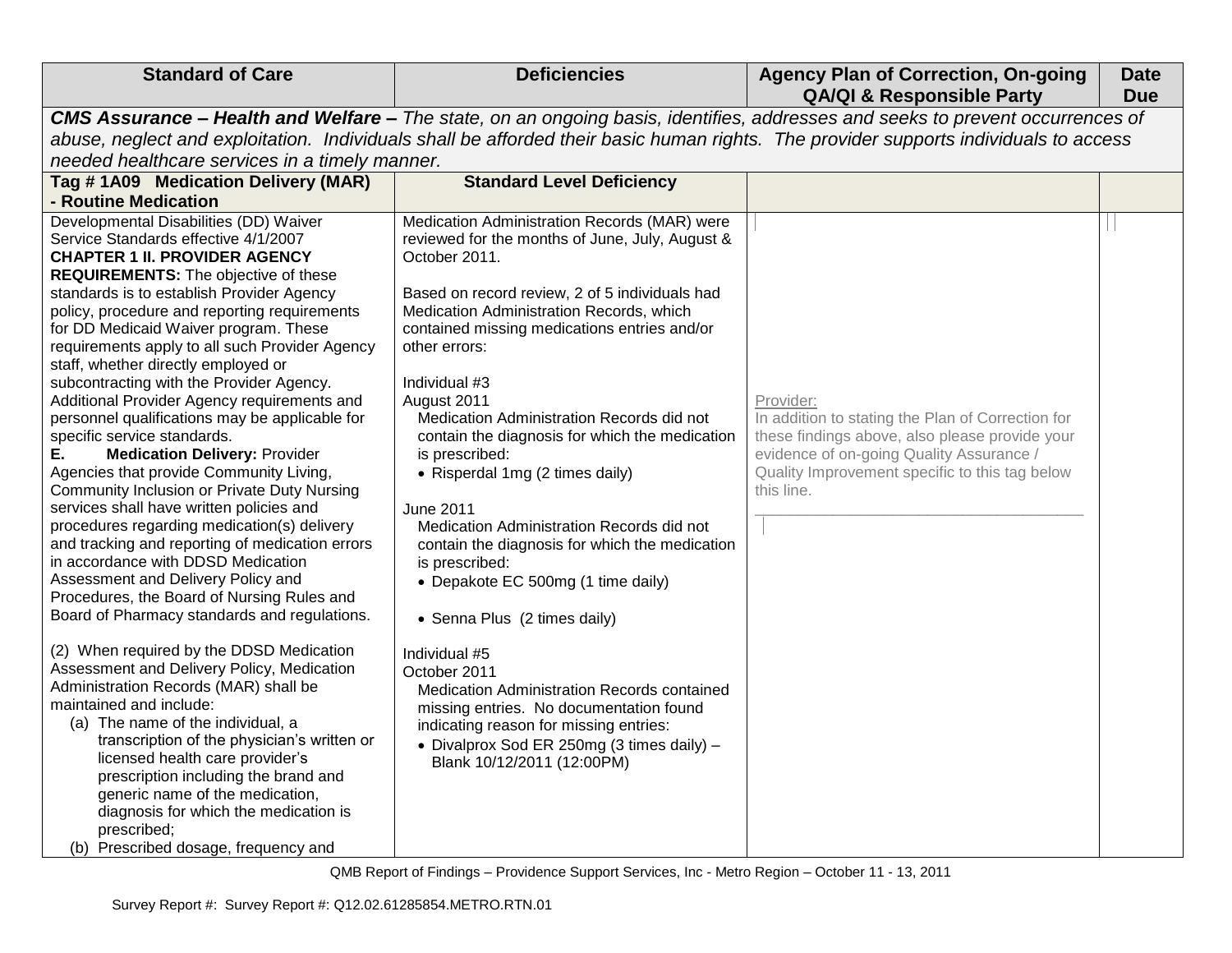| method/route of administration, times<br>and dates of administration; |  |
|-----------------------------------------------------------------------|--|
|                                                                       |  |
|                                                                       |  |
| (c) Initials of the individual administering or                       |  |
| assisting with the medication;                                        |  |
| (d) Explanation of any medication                                     |  |
| irregularity;                                                         |  |
| (e) Documentation of any allergic reaction                            |  |
| or adverse medication effect; and                                     |  |
|                                                                       |  |
| For PRN medication, an explanation for<br>(f)                         |  |
| the use of the PRN medication shall                                   |  |
| include observable signs/symptoms or                                  |  |
| circumstances in which the medication                                 |  |
| is to be used, and documentation of                                   |  |
| effectiveness of PRN medication                                       |  |
| administered.                                                         |  |
| (3) The Provider Agency shall also maintain a                         |  |
| signature page that designates the full name                          |  |
| that corresponds to each initial used to                              |  |
| document administered or assisted delivery of                         |  |
| each dose:                                                            |  |
| (4) MARs are not required for individuals                             |  |
| participating in Independent Living who self-                         |  |
| administer their own medications;                                     |  |
| (5) Information from the prescribing pharmacy                         |  |
| regarding medications shall be kept in the                            |  |
| home and community inclusion service                                  |  |
| locations and shall include the expected                              |  |
| desired outcomes of administrating the                                |  |
|                                                                       |  |
| medication, signs and symptoms of adverse                             |  |
| events and interactions with other medications;                       |  |
|                                                                       |  |
| NMAC 16.19.11.8 MINIMUM STANDARDS:                                    |  |
| A. MINIMUM STANDARDS FOR THE                                          |  |
| DISTRIBUTION, STORAGE, HANDLING AND                                   |  |
| <b>RECORD KEEPING OF DRUGS:</b>                                       |  |
|                                                                       |  |
| (d) The facility shall have a Medication                              |  |
| Administration Record (MAR) documenting                               |  |
| medication administered to residents,                                 |  |
| including over-the-counter medications.                               |  |
| This documentation shall include:                                     |  |
| (i)<br>Name of resident;                                              |  |
| Date given;<br>(ii)                                                   |  |
| (iii)<br>Drug product name;                                           |  |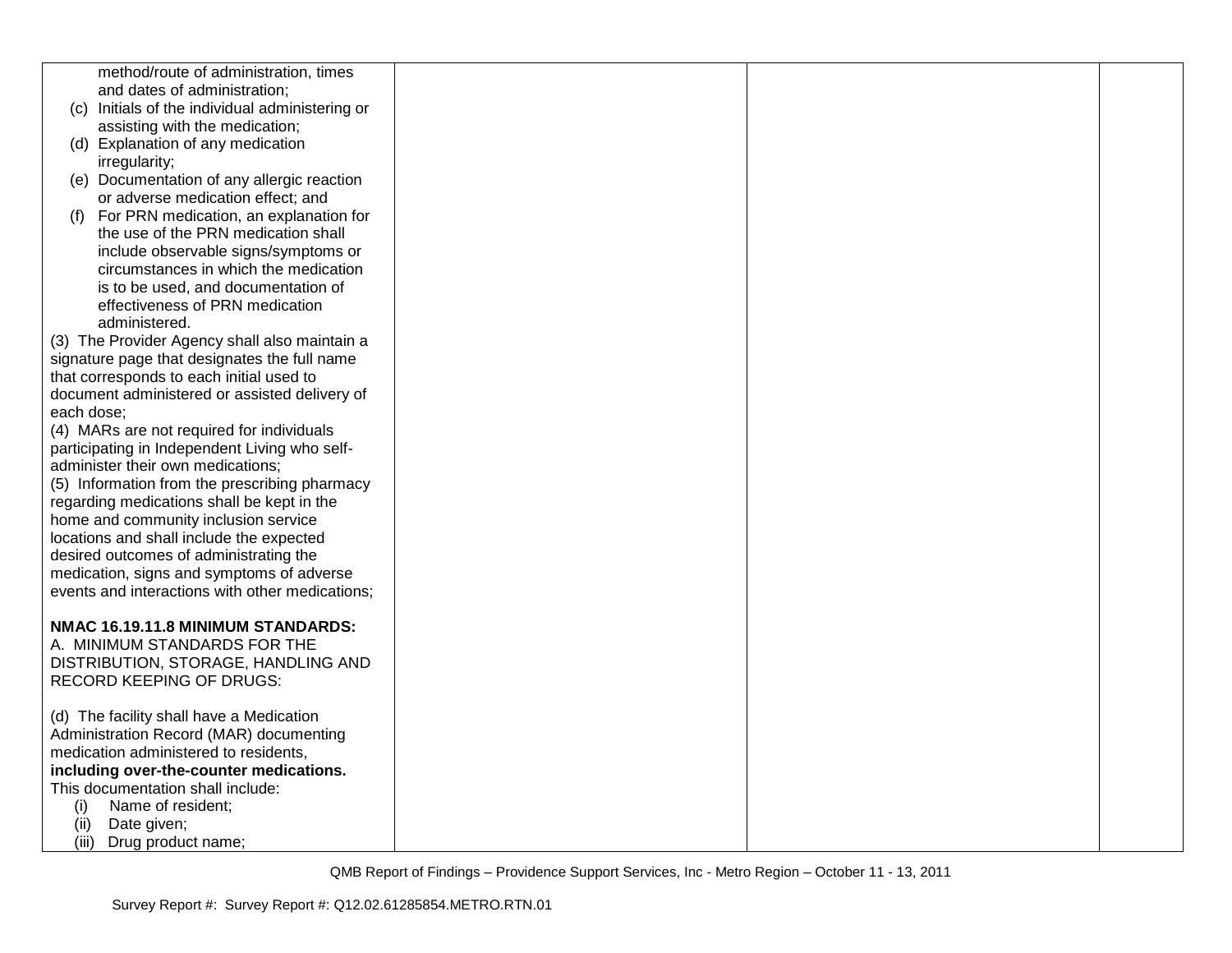| Dosage and form;<br>(iv)                                       |  |  |
|----------------------------------------------------------------|--|--|
| Strength of drug;<br>(v)                                       |  |  |
|                                                                |  |  |
| (vi) Route of administration;                                  |  |  |
| (vii) How often medication is to be taken;                     |  |  |
| (viii) Time taken and staff initials;                          |  |  |
|                                                                |  |  |
| (ix) Dates when the medication is                              |  |  |
| discontinued or changed;                                       |  |  |
| The name and initials of all staff<br>(x)                      |  |  |
|                                                                |  |  |
| administering medications.                                     |  |  |
|                                                                |  |  |
| <b>Model Custodial Procedure Manual</b>                        |  |  |
|                                                                |  |  |
| <b>D. Administration of Drugs</b>                              |  |  |
| Unless otherwise stated by practitioner,                       |  |  |
| patients will not be allowed to administer their               |  |  |
|                                                                |  |  |
| own medications.                                               |  |  |
| Document the practitioner's order authorizing                  |  |  |
| the self-administration of medications.                        |  |  |
|                                                                |  |  |
|                                                                |  |  |
| All PRN (As needed) medications shall have                     |  |  |
| complete detail instructions regarding the                     |  |  |
| administering of the medication. This shall                    |  |  |
|                                                                |  |  |
| include:                                                       |  |  |
| symptoms that indicate the use of the<br>$\blacktriangleright$ |  |  |
| medication,                                                    |  |  |
|                                                                |  |  |
| exact dosage to be used, and<br>➤                              |  |  |
| the exact amount to be used in a 24<br>$\blacktriangleright$   |  |  |
| hour period.                                                   |  |  |
|                                                                |  |  |
|                                                                |  |  |
|                                                                |  |  |
|                                                                |  |  |
|                                                                |  |  |
|                                                                |  |  |
|                                                                |  |  |
|                                                                |  |  |
|                                                                |  |  |
|                                                                |  |  |
|                                                                |  |  |
|                                                                |  |  |
|                                                                |  |  |
|                                                                |  |  |
|                                                                |  |  |
|                                                                |  |  |
|                                                                |  |  |
|                                                                |  |  |
|                                                                |  |  |
|                                                                |  |  |
|                                                                |  |  |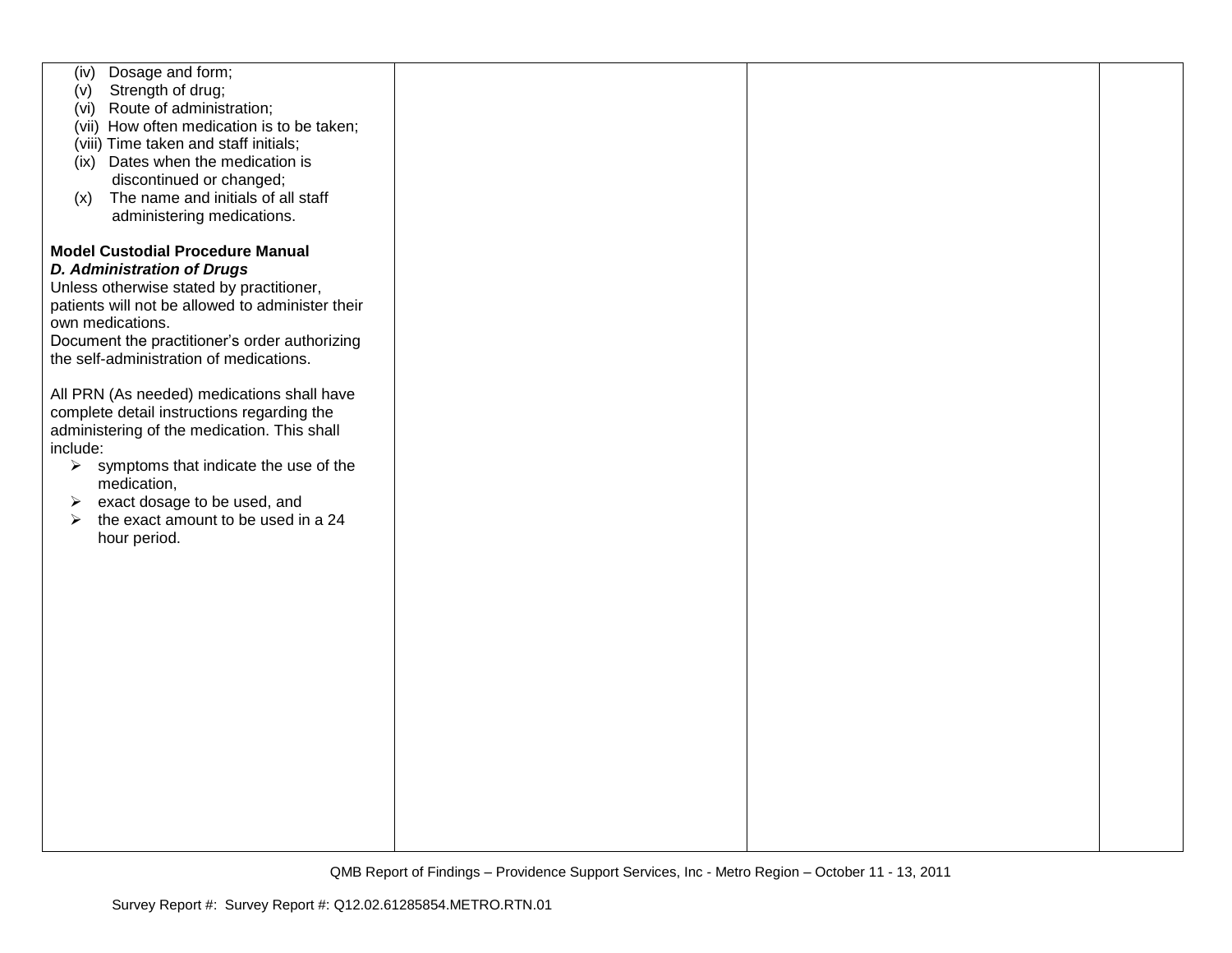| Tag #1A09.1 Medication Delivery -                                                                                                                                                                                                                                                                                                                             | <b>Standard Level Deficiency</b>                                                                                                                                                                                                                            |                                                                                            |  |
|---------------------------------------------------------------------------------------------------------------------------------------------------------------------------------------------------------------------------------------------------------------------------------------------------------------------------------------------------------------|-------------------------------------------------------------------------------------------------------------------------------------------------------------------------------------------------------------------------------------------------------------|--------------------------------------------------------------------------------------------|--|
| <b>PRN Medication</b>                                                                                                                                                                                                                                                                                                                                         |                                                                                                                                                                                                                                                             |                                                                                            |  |
| Developmental Disabilities (DD) Waiver<br>Service Standards effective 4/1/2007<br><b>CHAPTER 1 II. PROVIDER AGENCY</b><br><b>REQUIREMENTS:</b> The objective of these<br>standards is to establish Provider Agency<br>policy, procedure and reporting requirements<br>for DD Medicaid Waiver program. These<br>requirements apply to all such Provider Agency | Based on record review, the Agency failed to<br>maintain PRN Medication Administration<br>Records which contained all elements required<br>by standard for 3 of 5 Individuals.<br>Individual #2<br>August 2011<br>Medication Administration Records did not |                                                                                            |  |
| staff, whether directly employed or<br>subcontracting with the Provider Agency.<br>Additional Provider Agency requirements and<br>personnel qualifications may be applicable for                                                                                                                                                                              | contain the exact amount to be used in a 24<br>hour period:<br>• Diastat Acudial 20mg (PRN)                                                                                                                                                                 |                                                                                            |  |
| specific service standards.                                                                                                                                                                                                                                                                                                                                   | · Ibuprofen 200mg (PRN)                                                                                                                                                                                                                                     |                                                                                            |  |
| E. Medication Delivery: Provider Agencies<br>that provide Community Living, Community<br>Inclusion or Private Duty Nursing services shall                                                                                                                                                                                                                     | • Acetaminophen 325mg (PRN)                                                                                                                                                                                                                                 | Provider:<br>In addition to stating the Plan of Correction for                             |  |
| have written policies and procedures regarding<br>medication(s) delivery and tracking and                                                                                                                                                                                                                                                                     | <b>July 2011</b>                                                                                                                                                                                                                                            | these findings above, also please provide your<br>evidence of on-going Quality Assurance / |  |
| reporting of medication errors in accordance<br>with DDSD Medication Assessment and<br>Delivery Policy and Procedures, the Board of<br>Nursing Rules and Board of Pharmacy<br>standards and regulations.                                                                                                                                                      | Medication Administration Records did not<br>contain the exact amount to be used in a 24<br>hour period:<br>· Ibuprofen 200mg (PRN)                                                                                                                         | Quality Improvement specific to this tag below<br>this line.                               |  |
|                                                                                                                                                                                                                                                                                                                                                               | • Acetaminophen 325mg (PRN)                                                                                                                                                                                                                                 |                                                                                            |  |
| (2) When required by the DDSD Medication<br>Assessment and Delivery Policy, Medication<br>Administration Records (MAR) shall be<br>maintained and include:<br>(a) The name of the individual, a<br>transcription of the physician's written or                                                                                                                | No Effectiveness was noted on the<br>Medication Administration Record for the<br>following PRN medication:<br>• Acetaminophen 325mg - PRN - 07/15<br>(given 2 times)                                                                                        |                                                                                            |  |
| licensed health care provider's<br>prescription including the brand and<br>generic name of the medication,<br>diagnosis for which the medication is<br>prescribed;                                                                                                                                                                                            | June 2011<br>Medication Administration Records did not<br>contain the exact amount to be used in a 24<br>hour period:<br>· Ibuprofen 200mg (PRN)                                                                                                            |                                                                                            |  |
| (b) Prescribed dosage, frequency and<br>method/route of administration, times<br>and dates of administration;                                                                                                                                                                                                                                                 | • Acetaminophen 325mg (PRN)                                                                                                                                                                                                                                 |                                                                                            |  |
| (c) Initials of the individual administering or<br>assisting with the medication;<br>(d) Explanation of any medication<br>irregularity;                                                                                                                                                                                                                       | No Effectiveness was noted on the<br>Medication Administration Record for the<br>following PRN medication:                                                                                                                                                  |                                                                                            |  |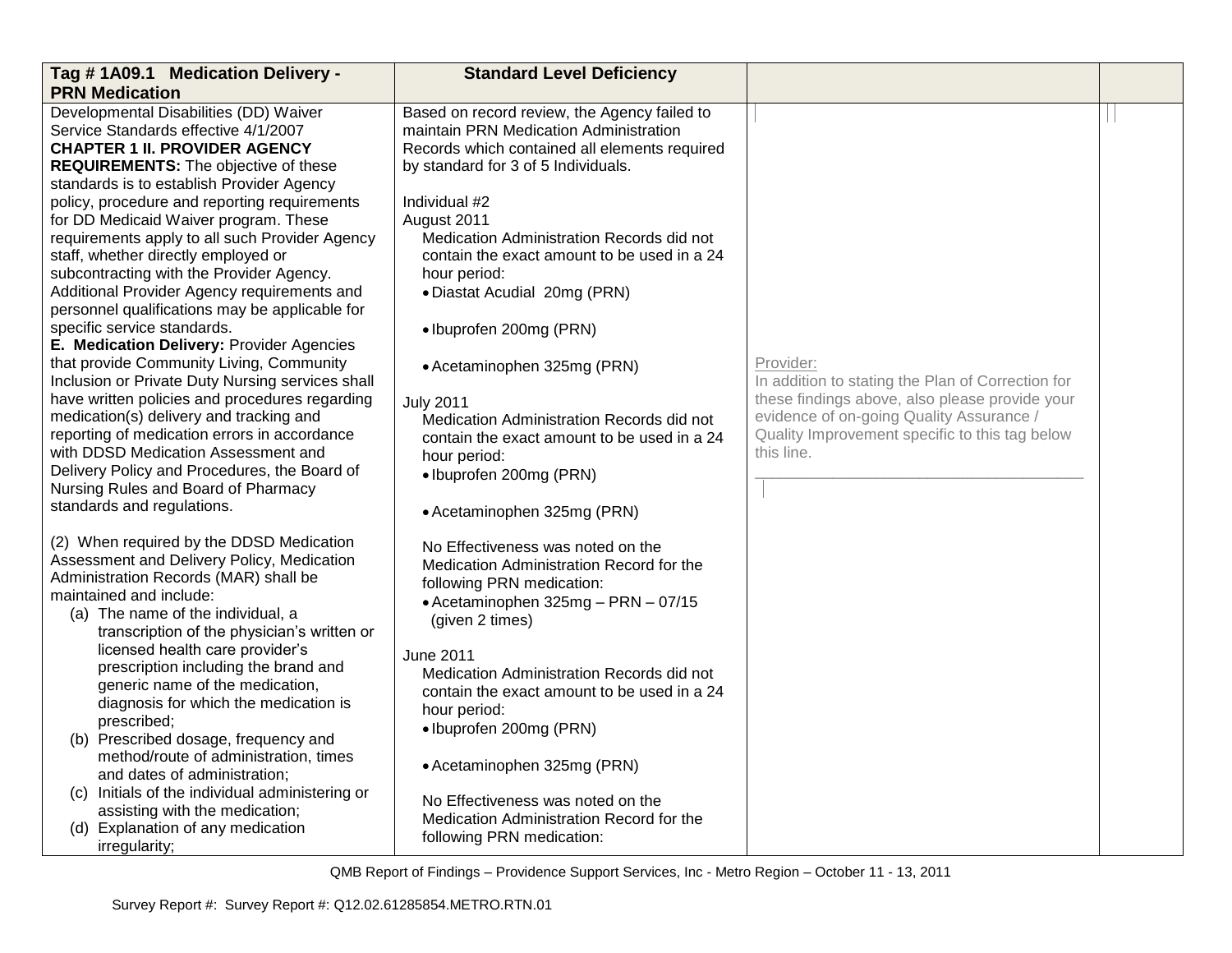| (e) Documentation of any allergic reaction                                                  | • Ibuprofen 200mg - PRN - 06/27                                                     |  |
|---------------------------------------------------------------------------------------------|-------------------------------------------------------------------------------------|--|
| or adverse medication effect; and                                                           | (given 1 time)                                                                      |  |
| For PRN medication, an explanation for<br>(f)                                               |                                                                                     |  |
| the use of the PRN medication shall                                                         | Individual #3                                                                       |  |
| include observable signs/symptoms or<br>circumstances in which the medication               | <b>July 2011</b>                                                                    |  |
| is to be used, and documentation of                                                         | Medication Administration Records did not<br>contain the circumstance for which the |  |
| effectiveness of PRN medication                                                             | medication is to be used:                                                           |  |
| administered.                                                                               | • Lorazepam 0.5 mg (PRN)                                                            |  |
|                                                                                             |                                                                                     |  |
| (3) The Provider Agency shall also maintain a                                               | Individual #4                                                                       |  |
| signature page that designates the full name                                                | August 2011                                                                         |  |
| that corresponds to each initial used to                                                    | No Effectiveness was noted on the                                                   |  |
| document administered or assisted delivery of<br>each dose;                                 | Medication Administration Record for the                                            |  |
|                                                                                             | following PRN medication:<br>• Risperidone 0.5mg - PRN - 08/25                      |  |
| (4) MARs are not required for individuals                                                   | (given 1 time)                                                                      |  |
| participating in Independent Living who self-                                               |                                                                                     |  |
| administer their own medications;                                                           |                                                                                     |  |
|                                                                                             |                                                                                     |  |
| (5) Information from the prescribing pharmacy<br>regarding medications shall be kept in the |                                                                                     |  |
| home and community inclusion service                                                        |                                                                                     |  |
| locations and shall include the expected                                                    |                                                                                     |  |
| desired outcomes of administrating the                                                      |                                                                                     |  |
| medication, signs and symptoms of adverse                                                   |                                                                                     |  |
| events and interactions with other medications;                                             |                                                                                     |  |
| NMAC 16.19.11.8 MINIMUM STANDARDS:                                                          |                                                                                     |  |
| A. MINIMUM STANDARDS FOR THE                                                                |                                                                                     |  |
| DISTRIBUTION, STORAGE, HANDLING AND                                                         |                                                                                     |  |
| <b>RECORD KEEPING OF DRUGS:</b>                                                             |                                                                                     |  |
| (d) The facility shall have a Medication                                                    |                                                                                     |  |
| Administration Record (MAR) documenting                                                     |                                                                                     |  |
| medication administered to residents,<br>including over-the-counter medications.            |                                                                                     |  |
| This documentation shall include:                                                           |                                                                                     |  |
| (i)<br>Name of resident:                                                                    |                                                                                     |  |
| Date given;<br>(ii)                                                                         |                                                                                     |  |
| Drug product name;<br>(iii)                                                                 |                                                                                     |  |
| Dosage and form;<br>(iv)                                                                    |                                                                                     |  |
| Strength of drug;<br>(v)                                                                    |                                                                                     |  |
| Route of administration;<br>(vi)                                                            |                                                                                     |  |
| (vii) How often medication is to be taken;                                                  |                                                                                     |  |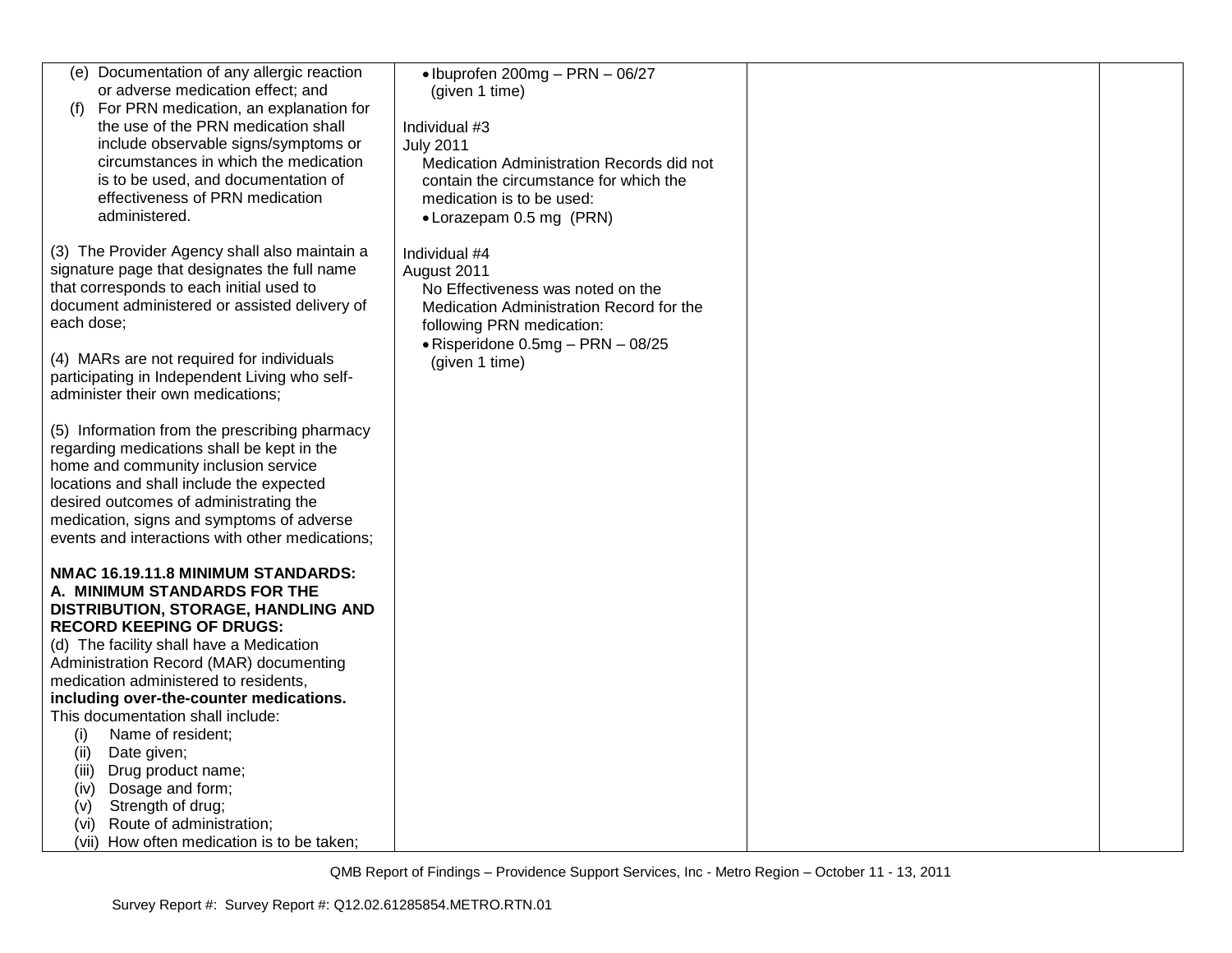| (viii) Time taken and staff initials;                                                    |  |  |
|------------------------------------------------------------------------------------------|--|--|
| (ix) Dates when the medication is                                                        |  |  |
| discontinued or changed;                                                                 |  |  |
| The name and initials of all staff<br>(x)                                                |  |  |
| administering medications.                                                               |  |  |
|                                                                                          |  |  |
| <b>Model Custodial Procedure Manual</b>                                                  |  |  |
| <b>D. Administration of Drugs</b>                                                        |  |  |
| Unless otherwise stated by practitioner,                                                 |  |  |
| patients will not be allowed to administer their                                         |  |  |
| own medications.                                                                         |  |  |
| Document the practitioner's order authorizing                                            |  |  |
| the self-administration of medications.                                                  |  |  |
|                                                                                          |  |  |
| All PRN (As needed) medications shall have<br>complete detail instructions regarding the |  |  |
| administering of the medication. This shall                                              |  |  |
| include:                                                                                 |  |  |
| symptoms that indicate the use of the<br>➤                                               |  |  |
| medication,                                                                              |  |  |
| exact dosage to be used, and<br>➤                                                        |  |  |
| the exact amount to be used in a 24<br>⋗                                                 |  |  |
| hour period.                                                                             |  |  |
|                                                                                          |  |  |
| <b>Department of Health</b>                                                              |  |  |
| <b>Developmental Disabilities Supports</b>                                               |  |  |
| <b>Division (DDSD) Medication Assessment</b>                                             |  |  |
| and Delivery Policy - Eff. November 1, 2006                                              |  |  |
| <b>F. PRN Medication</b>                                                                 |  |  |
| 3. Prior to self-administration, self-                                                   |  |  |
| administration with physical assist or assisting                                         |  |  |
| with delivery of PRN medications, the direct                                             |  |  |
| support staff must contact the agency nurse to                                           |  |  |
| describe observed symptoms and thus assure                                               |  |  |
| that the PRN medication is being used                                                    |  |  |
| according to instructions given by the ordering                                          |  |  |
| PCP. In cases of fever, respiratory distress                                             |  |  |
| (including coughing), severe pain, vomiting,                                             |  |  |
| diarrhea, change in responsiveness/level of                                              |  |  |
| consciousness, the nurse must strongly<br>consider the need to conduct a face-to-face    |  |  |
| assessment to assure that the PRN does not                                               |  |  |
| mask a condition better treated by seeking                                               |  |  |
| medical attention. This does not apply to home                                           |  |  |
|                                                                                          |  |  |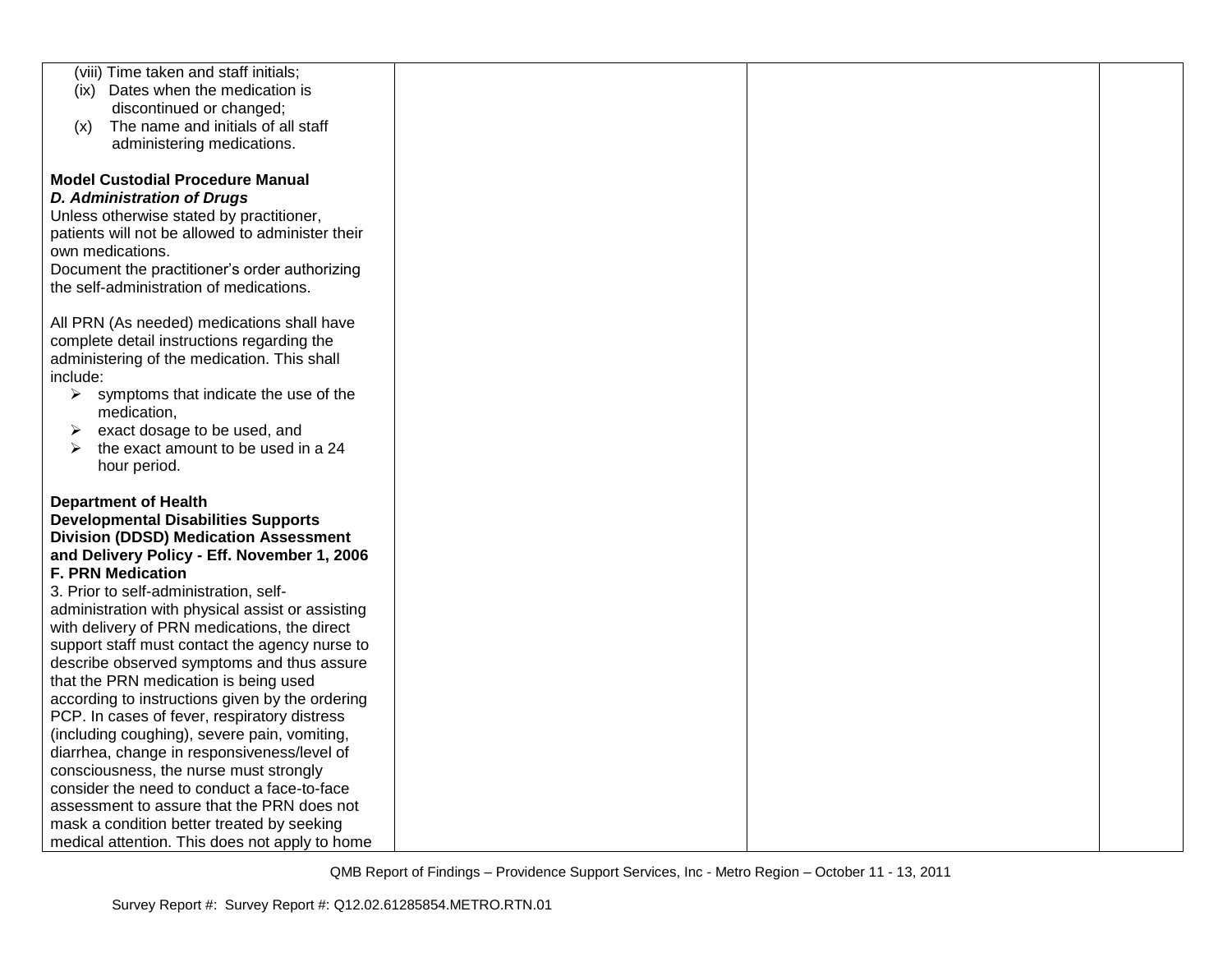| based/family living settings where the provider     |  |  |
|-----------------------------------------------------|--|--|
| is related by affinity or by consanguinity to the   |  |  |
| individual.                                         |  |  |
|                                                     |  |  |
| 4. The agency nurse shall review the utilization    |  |  |
| of PRN medications routinely. Frequent or           |  |  |
|                                                     |  |  |
| escalating use of PRN medications must be           |  |  |
| reported to the PCP and discussed by the            |  |  |
| Interdisciplinary for changes to the overall        |  |  |
| support plan (see Section H of this policy).        |  |  |
|                                                     |  |  |
| H. Agency Nurse Monitoring                          |  |  |
| 1. Regardless of the level of assistance with       |  |  |
| medication delivery that is required by the         |  |  |
| individual or the route through which the           |  |  |
|                                                     |  |  |
| medication is delivered, the agency nurses          |  |  |
| must monitor the individual's response to the       |  |  |
| effects of their routine and PRN medications.       |  |  |
| The frequency and type of monitoring must be        |  |  |
| based on the nurse's assessment of the              |  |  |
| individual and consideration of the individual's    |  |  |
| diagnoses, health status, stability, utilization of |  |  |
| PRN medications and level of support required       |  |  |
| by the individual's condition and the skill level   |  |  |
| and needs of the direct care staff. Nursing         |  |  |
| monitoring should be based on prudent nursing       |  |  |
| practice and should support the safety and          |  |  |
| independence of the individual in the               |  |  |
|                                                     |  |  |
| community setting. The health care plan shall       |  |  |
| reflect the planned monitoring of the               |  |  |
| individual's response to medication.                |  |  |
|                                                     |  |  |
| <b>Department of Health Developmental</b>           |  |  |
| <b>Disabilities Supports Division (DDSD) -</b>      |  |  |
| <b>Procedure Title:</b>                             |  |  |
| <b>Medication Assessment and Delivery</b>           |  |  |
| Procedure Eff Date: November 1, 2006                |  |  |
| C. 3. Prior to delivery of the PRN, direct          |  |  |
| support staff must contact the agency nurse to      |  |  |
| describe observed symptoms and thus assure          |  |  |
|                                                     |  |  |
| that the PRN is being used according to             |  |  |
| instructions given by the ordering PCP. In          |  |  |
| cases of fever, respiratory distress (including     |  |  |
| coughing), severe pain, vomiting, diarrhea,         |  |  |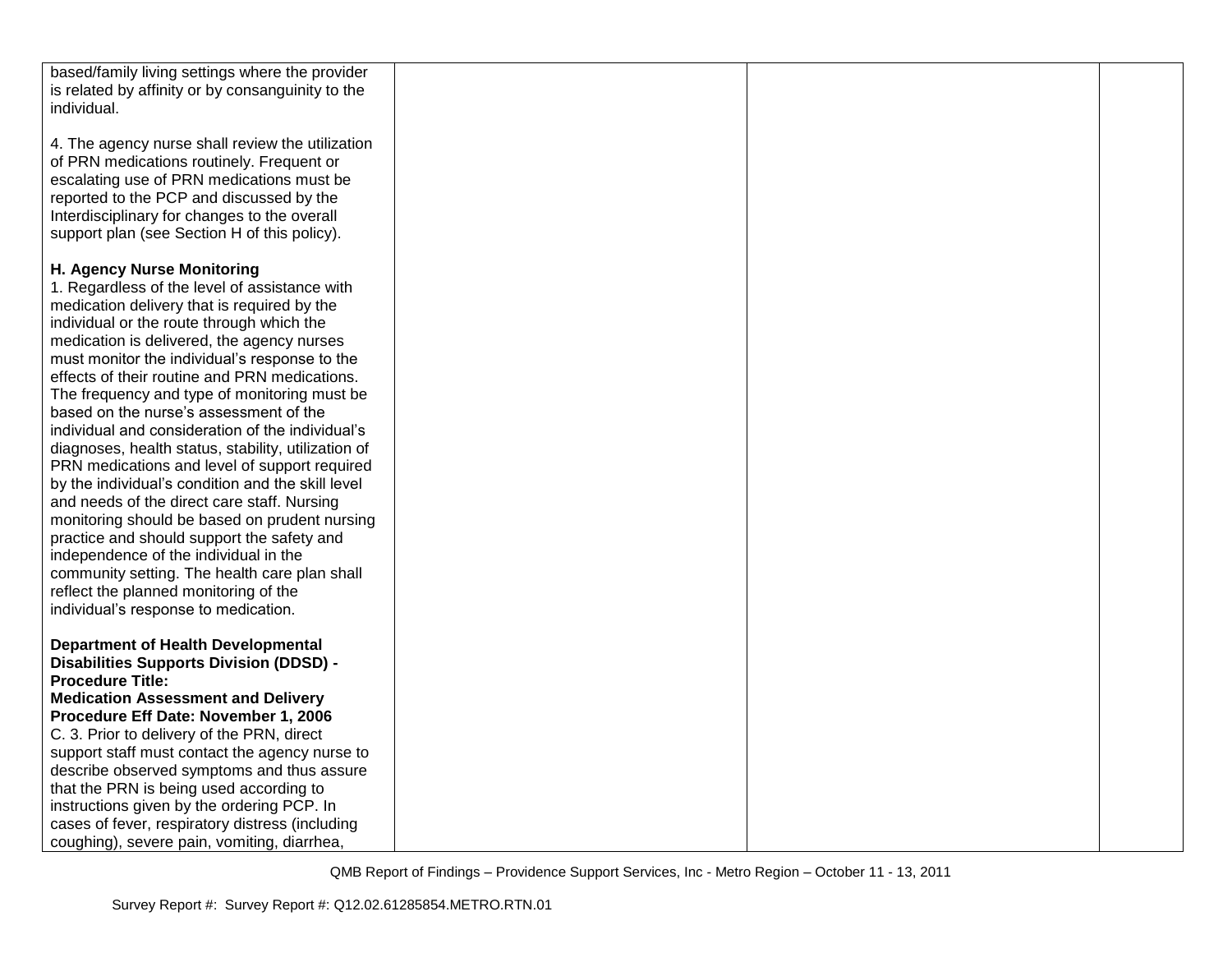| change in responsiveness/level of                |  |  |
|--------------------------------------------------|--|--|
| consciousness, the nurse must strongly           |  |  |
| consider the need to conduct a face-to-face      |  |  |
| assessment to assure that the PRN does not       |  |  |
| mask a condition better treated by seeking       |  |  |
| medical attention. (References: Psychotropic     |  |  |
| Medication Use Policy, Section D, page 5 Use     |  |  |
| of PRN Psychotropic Medications; and, Human      |  |  |
| Rights Committee Requirements Policy,            |  |  |
| Section B, page 4 Interventions Requiring        |  |  |
| Review and Approval - Use of PRN                 |  |  |
| Medications).                                    |  |  |
|                                                  |  |  |
| a. Document conversation with nurse including    |  |  |
| all reported signs and symptoms, advice given    |  |  |
| and action taken by staff.                       |  |  |
| 4. Document on the MAR each time a PRN           |  |  |
| medication is used and describe its effect on    |  |  |
| the individual (e.g., temperature down, vomiting |  |  |
| lessened, anxiety increased, the condition is    |  |  |
| the same, improved, or worsened, etc.).          |  |  |
|                                                  |  |  |
|                                                  |  |  |
|                                                  |  |  |
|                                                  |  |  |
|                                                  |  |  |
|                                                  |  |  |
|                                                  |  |  |
|                                                  |  |  |
|                                                  |  |  |
|                                                  |  |  |
|                                                  |  |  |
|                                                  |  |  |
|                                                  |  |  |
|                                                  |  |  |
|                                                  |  |  |
|                                                  |  |  |
|                                                  |  |  |
|                                                  |  |  |
|                                                  |  |  |
|                                                  |  |  |
|                                                  |  |  |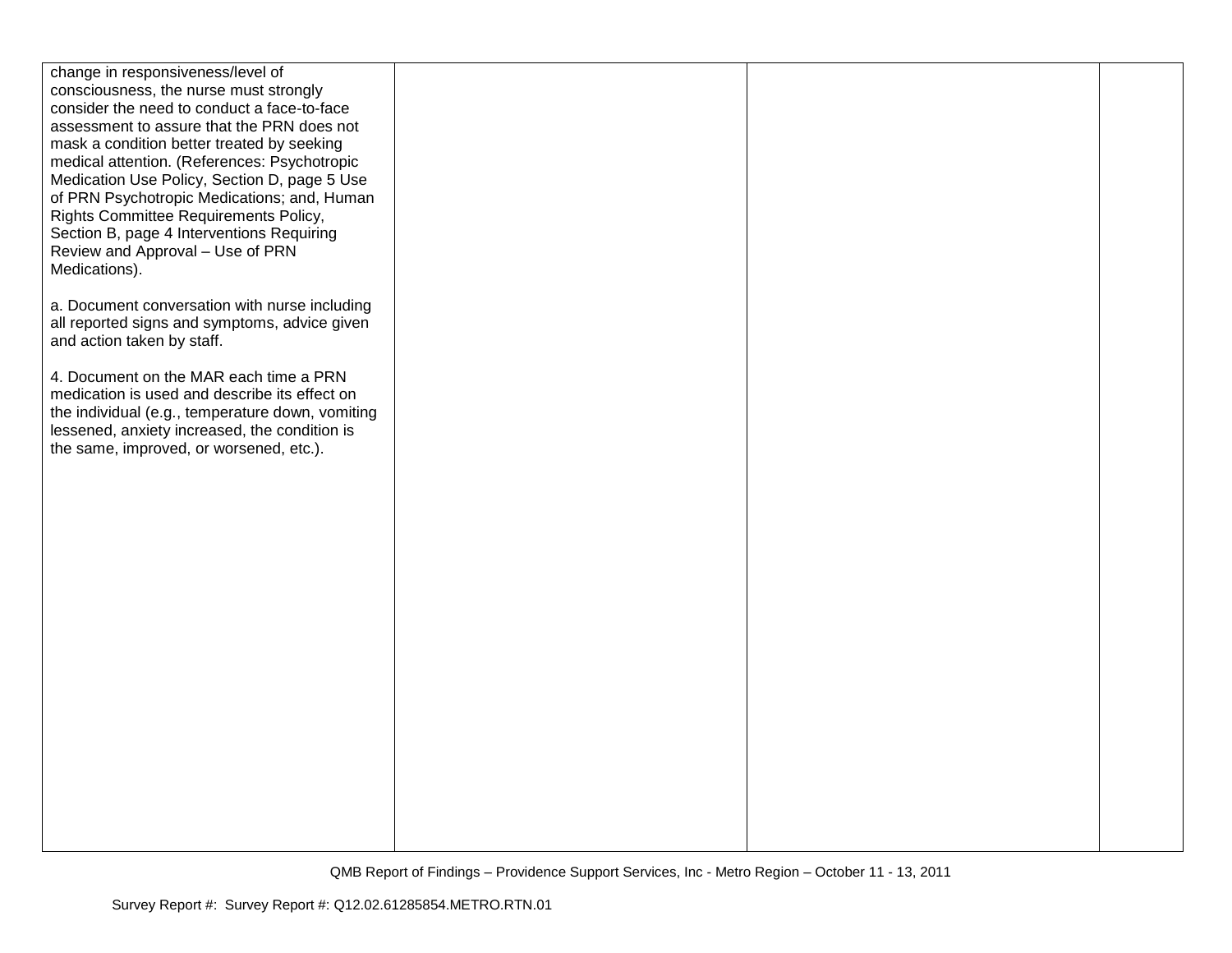| <b>Standard of Care</b>                                                                                                                                                                                                                                                                                                                                                                                                                                                                                                                                                                                                                                                                                                                                                                                                                                                                                                                                                                                                                                                                                                                                                                                                                                                                                                                                                                                                                                                                                                                            | <b>Deficiencies</b>                                                                                                                                                                                                                                                                                                                                                                                                                                                                                                                                                                  | <b>Agency Plan of Correction, On-going</b><br><b>QA/QI &amp; Responsible Party</b>                                                                                                                                     | <b>Date</b><br><b>Due</b> |
|----------------------------------------------------------------------------------------------------------------------------------------------------------------------------------------------------------------------------------------------------------------------------------------------------------------------------------------------------------------------------------------------------------------------------------------------------------------------------------------------------------------------------------------------------------------------------------------------------------------------------------------------------------------------------------------------------------------------------------------------------------------------------------------------------------------------------------------------------------------------------------------------------------------------------------------------------------------------------------------------------------------------------------------------------------------------------------------------------------------------------------------------------------------------------------------------------------------------------------------------------------------------------------------------------------------------------------------------------------------------------------------------------------------------------------------------------------------------------------------------------------------------------------------------------|--------------------------------------------------------------------------------------------------------------------------------------------------------------------------------------------------------------------------------------------------------------------------------------------------------------------------------------------------------------------------------------------------------------------------------------------------------------------------------------------------------------------------------------------------------------------------------------|------------------------------------------------------------------------------------------------------------------------------------------------------------------------------------------------------------------------|---------------------------|
| CMS Assurance - Financial Accountability - State financial oversight exists to assure that claims are coded and paid for in<br>accordance with the reimbursement methodology specified in the approved waiver.                                                                                                                                                                                                                                                                                                                                                                                                                                                                                                                                                                                                                                                                                                                                                                                                                                                                                                                                                                                                                                                                                                                                                                                                                                                                                                                                     |                                                                                                                                                                                                                                                                                                                                                                                                                                                                                                                                                                                      |                                                                                                                                                                                                                        |                           |
| Tag # 5144 Adult Habilitation<br><b>Reimbursement</b>                                                                                                                                                                                                                                                                                                                                                                                                                                                                                                                                                                                                                                                                                                                                                                                                                                                                                                                                                                                                                                                                                                                                                                                                                                                                                                                                                                                                                                                                                              | <b>Standard Level Deficiency</b>                                                                                                                                                                                                                                                                                                                                                                                                                                                                                                                                                     |                                                                                                                                                                                                                        |                           |
| Developmental Disabilities (DD) Waiver<br>Service Standards effective 4/1/2007<br><b>CHAPTER 1 III. PROVIDER AGENCY</b><br><b>DOCUMENTATION OF SERVICE DELIVERY</b><br><b>AND LOCATION</b><br><b>General: All Provider Agencies shall</b><br>А.<br>maintain all records necessary to fully<br>disclose the service, quality, quantity and<br>clinical necessity furnished to individuals<br>who are currently receiving services. The<br>Provider Agency records shall be<br>sufficiently detailed to substantiate the<br>date, time, individual name, servicing<br>Provider Agency, level of services, and<br>length of a session of service billed.<br><b>Billable Units: The documentation of the</b><br>В.<br>billable time spent with an individual shall<br>be kept on the written or electronic record<br>that is prepared prior to a request for<br>reimbursement from the HSD. For each<br>unit billed, the record shall contain the<br>following:<br>(1)<br>Date, start and end time of each service<br>encounter or other billable service interval;<br>(2)<br>A description of what occurred during the<br>encounter or service interval; and<br>The signature or authenticated name of<br>(3)<br>staff providing the service.<br>MAD-MR: 03-59 Eff 1/1/2004<br>8.314.1 BI RECORD KEEPING AND<br><b>DOCUMENTATION REQUIREMENTS:</b><br>Providers must maintain all records necessary<br>to fully disclose the extent of the services<br>provided to the Medicaid recipient. Services<br>that have been billed to Medicaid, but are not | Based on record review, the Agency failed to<br>provide written or electronic documentation as<br>evidence for each unit billed for Adult<br>Habilitation Services for 2 of 4 individuals.<br>Individual #1<br><b>July 2011</b><br>• The Agency billed 120 units of Adult<br>Habilitation (T2021) from 07/20/2011<br>through 07/26/2011. Documentation<br>received accounted for 96 units.<br>Individual #4<br>August 2011<br>• The Agency billed 93 units of Adult<br>Habilitation (T2021) from 08/17/2011<br>through 08/23/2011. Documentation<br>received accounted for 58 units. | Provider:<br>In addition to stating the Plan of Correction for<br>these findings, also please provide your<br>evidence of on-going Quality Assurance /<br>Quality Improvement specific to this tag below<br>this line. |                           |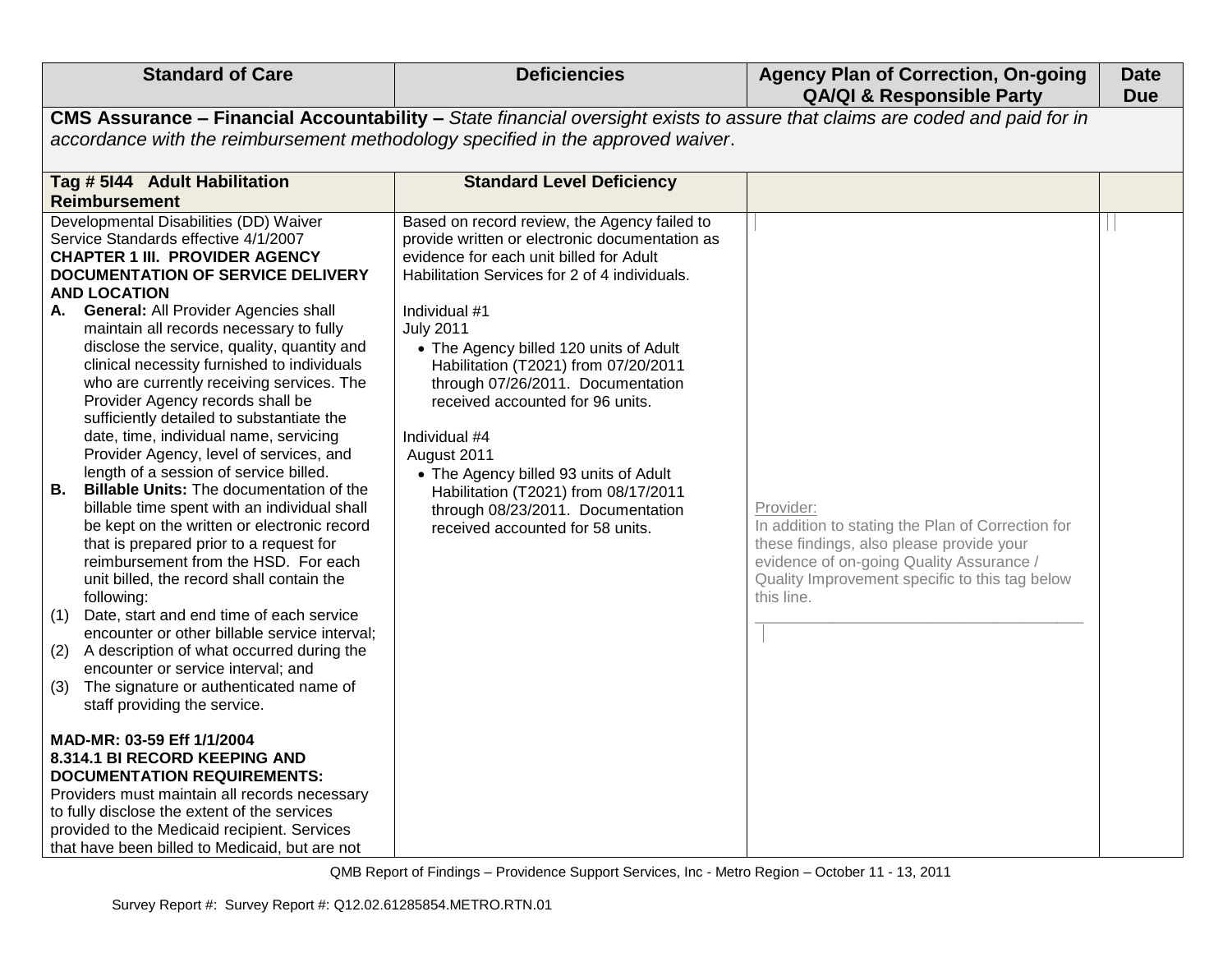| substantiated in a treatment plan and/or patient<br>records for the recipient are subject to                                                                                                                                                                                                                                                                                                                                                                                                                                                                                                                                                                                                                                                                                                                                                      |  |  |
|---------------------------------------------------------------------------------------------------------------------------------------------------------------------------------------------------------------------------------------------------------------------------------------------------------------------------------------------------------------------------------------------------------------------------------------------------------------------------------------------------------------------------------------------------------------------------------------------------------------------------------------------------------------------------------------------------------------------------------------------------------------------------------------------------------------------------------------------------|--|--|
| recoupment.                                                                                                                                                                                                                                                                                                                                                                                                                                                                                                                                                                                                                                                                                                                                                                                                                                       |  |  |
| Developmental Disabilities (DD) Waiver<br>Service Standards effective 4/1/2007<br><b>CHAPTER 5 XVI. REIMBURSEMENT</b><br>A. Billable Unit. A billable unit for Adult<br>Habilitation Services is in 15-minute increments<br>hour. The rate is based on the individual's level<br>of care.                                                                                                                                                                                                                                                                                                                                                                                                                                                                                                                                                         |  |  |
| <b>B. Billable Activities</b><br>(1) The Community Inclusion Provider Agency<br>can bill for those activities listed and described<br>on the ISP and within the Scope of Service.<br>Partial units are allowable. Billable units are<br>face-to-face, except that Adult Habilitation<br>services may be non-face-to-face under the<br>following conditions: (a) Time that is non face-<br>to-face is documented separately and clearly<br>identified as to the nature of the activity; and(b)<br>Non face-to-face hours do not exceed 5% of<br>the monthly billable hours.<br>(2) Adult Habilitation Services can be provided<br>with any other services, insofar as the services<br>are not reported for the same hours on the<br>same day, except that Therapy Services and<br>Case Management may be provided and billed<br>for the same hours |  |  |
|                                                                                                                                                                                                                                                                                                                                                                                                                                                                                                                                                                                                                                                                                                                                                                                                                                                   |  |  |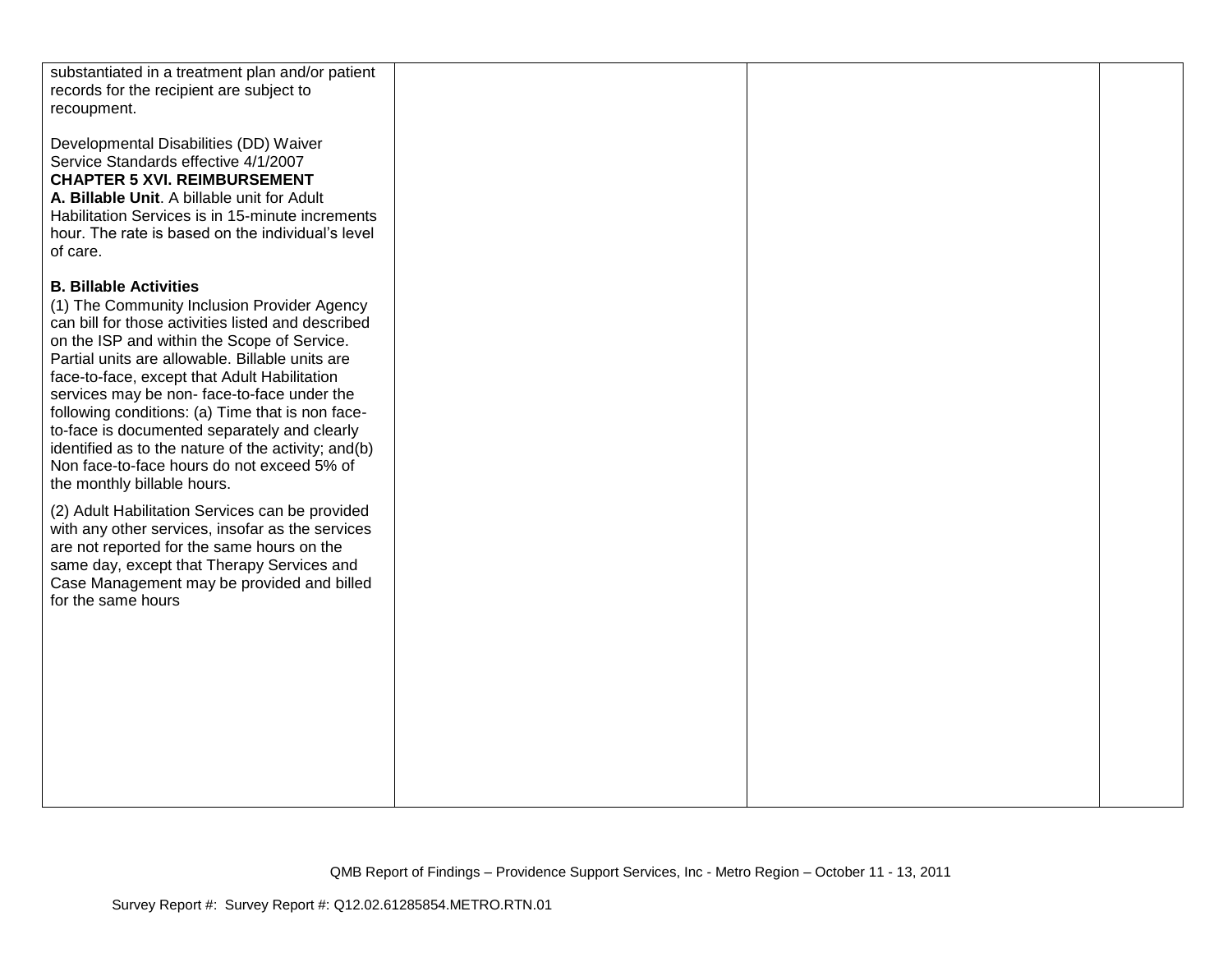| Date:                                                                              | February 28, 2012                                                                                                                                                                      |
|------------------------------------------------------------------------------------|----------------------------------------------------------------------------------------------------------------------------------------------------------------------------------------|
| To:                                                                                | Ms. Jody McKelvy, Executive Director                                                                                                                                                   |
| Provider:<br>Address:<br>State/Zip:                                                | Providence Support Services, Inc.<br>2225 4 <sup>th</sup> Street NW<br>Albuquerque, New Mexico 87102                                                                                   |
| CC:                                                                                | Terri McCaslin, Board Chair<br>13505 McCall Court NE<br>Albuquerque, New Mexico 87123                                                                                                  |
| Region:<br>Survey Date:<br>Program Surveyed:<br>Services Surveyed:<br>Survey Type: | Metro<br>October 11 - 13, 2011<br>Developmental Disabilities Waiver<br>Community Living (Supported Living) & Community Inclusion (Adult<br>Habilitation & Community Access)<br>Routine |

Dear Ms. McKelvy:

The Division of Health Improvement Quality Management Bureau received, reviewed and approved the documents you submitted for your Plan of Correction.

## **Your Plan of Correction is closed.**

To maintain ongoing compliance with Standards and regulations, continue to use the Quality Improvement/Quality Assurance processes in your Plan of Correction, including:

- Monthly book reviews are completed by the Quality Assurance Director as part of the agency's QA process.
- The agency maintains a training tracking database. Every payroll, which is every other week, the training tracking database is reviewed by the Executive Director to see what trainings need to be scheduled and hands out scheduled trainings with payroll. The QA Director also maintains her own training tracking to quality assure the employees are trained timely and follows up with the Executive and Program Directors with any concerns or issues.
- The healthcare coordinator and the RN review the MARs as they come in each month and notify the pharmacy of missing entries. The agency residential supervisors, nurse and healthcare coordinator all review the MAR's for missing entries on a weekly/monthly basis. The Quality Assurance Director checks the MARs during the Monthly Book Reviews for all required information as well. The Consultant Pharmacist comes quarterly and reviews MARs.